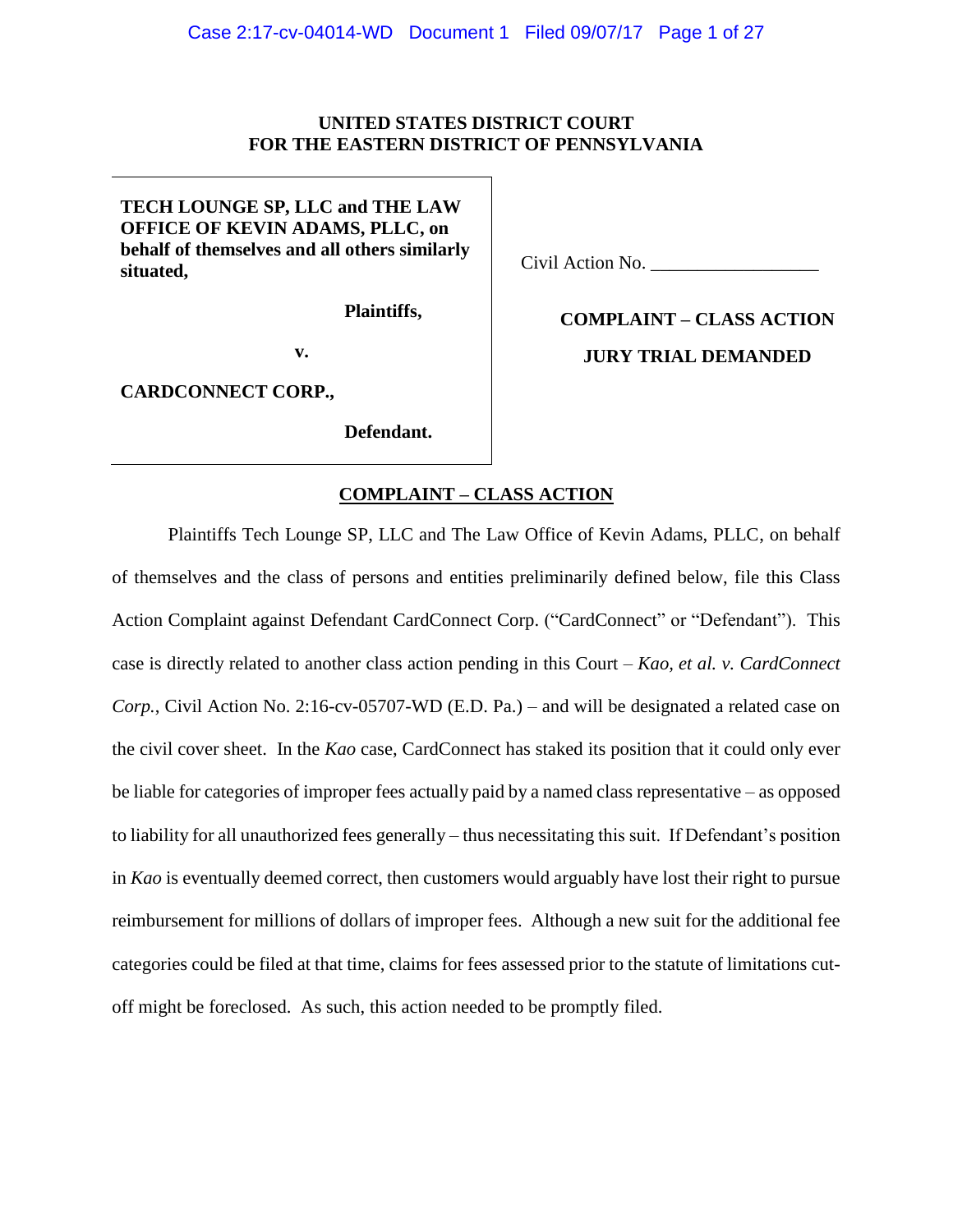## **NATURE OF THE CASE**

1. This is a civil action seeking monetary damages, restitution, and declaratory relief from Defendant arising from its improper business practices in connection with the provision of merchant services relating to payments via credit and debit cards ("merchant services" or "payment processing services").

2. In today's business world, the vast majority of merchants must accept payment for goods and services via credit and debit cards to stay competitive in the marketplace. In order to accept this method of payment, the merchant must utilize merchant services.

3. Merchants rely on the companies that provide merchant services to do so at a fair price and in accordance with fair and appropriate terms. Fees for merchant services are likely the third highest expense most merchants incur, following labor and product costs.

4. Merchant services are provided through a system involving many parties. For instance, in addition to the merchant that receives payment and the customer who provides such payment, the processing of a card transaction is likely to involve (a) the bank that issued the credit or debit card to the customer (e.g., Chase or Bank of America); (b) the card association through which the transaction is processed (e.g., Visa, MasterCard, Discover, or American Express); (c) the card association member bank (e.g., Wells Fargo, Synovus); (d) the company that actually processes the payment (e.g., First Data); (e) the company that sells or leases the payment processing equipment to the merchant (although the merchant is certainly allowed to own this equipment); (f) the merchant acquirer that provides merchant services (e.g., ensures payments are processed, handles monthly billing, and maintains the relationship with the merchant); and (g) the Independent Sales Organization ("ISO") that enrolls merchants in the merchant acquirer's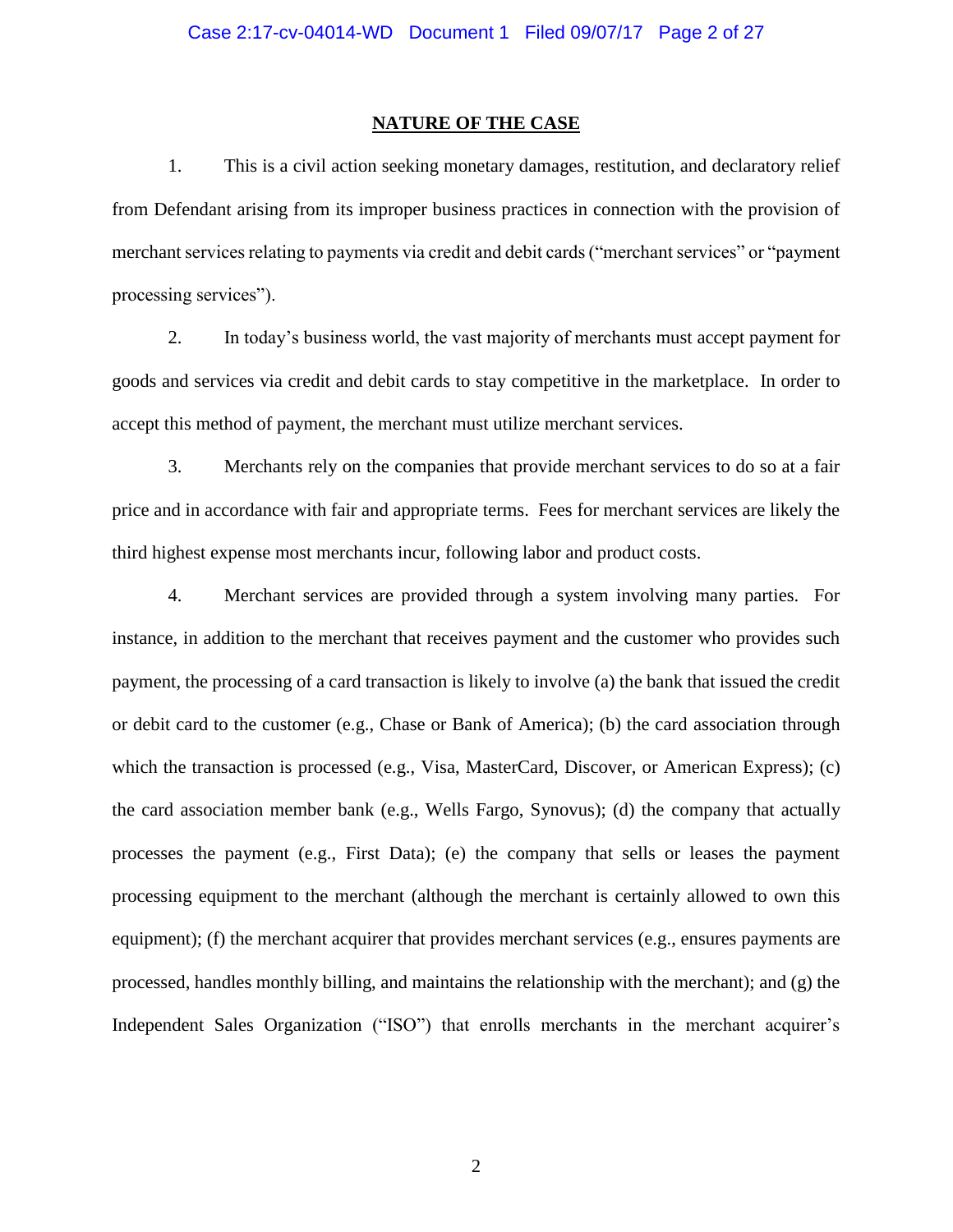## Case 2:17-cv-04014-WD Document 1 Filed 09/07/17 Page 3 of 27

services. CardConnect is a merchant acquirer and is also an ISO. Additionally, CardConnect deals with over 1,100 third party sales agents to enroll merchants in its services.

5. The number of involved parties and moving pieces make it very difficult for small merchants to understand the process and/or how much it will cost.

6. Front-end explanation and clarity by ISOs is critical because merchants typically sign long-term deals for merchant services that are either non-cancellable or cancellable only with hefty early termination penalties. For example, CardConnect has implemented contracts with terms of up to five years and with early termination fees of \$750 or more.

7. Unfortunately, some ISOs and payment processors take advantage of their position. They induce "mom and pop" merchants to purchase merchant services without disclosing fees they know the merchant will be charged. They also set up contractual relationships that bind the merchant but not themselves and bury unconscionable and self-serving provisions in the middle of their fine print form contracts that allow them to charge whatever they want, whenever they want for merchant services.

8. ISOs engage in such tactics because they receive profits every month as long as they can keep merchant customers from leaving to competitors.

9. As an ISO, CardConnect is on the front line as the direct contact with merchants and the intermediary between merchants and the payment processor and member bank. CardConnect deals with First Data as its payment processor and Wells Fargo Bank, N.A. as its primary member bank.

10. This case challenges CardConnect's business practices. Specifically, CardConnect induces merchants to enter business relationships with it and its member bank by promising it will charge merchants low, agreed-upon rates and fees for payment processing services. CardConnect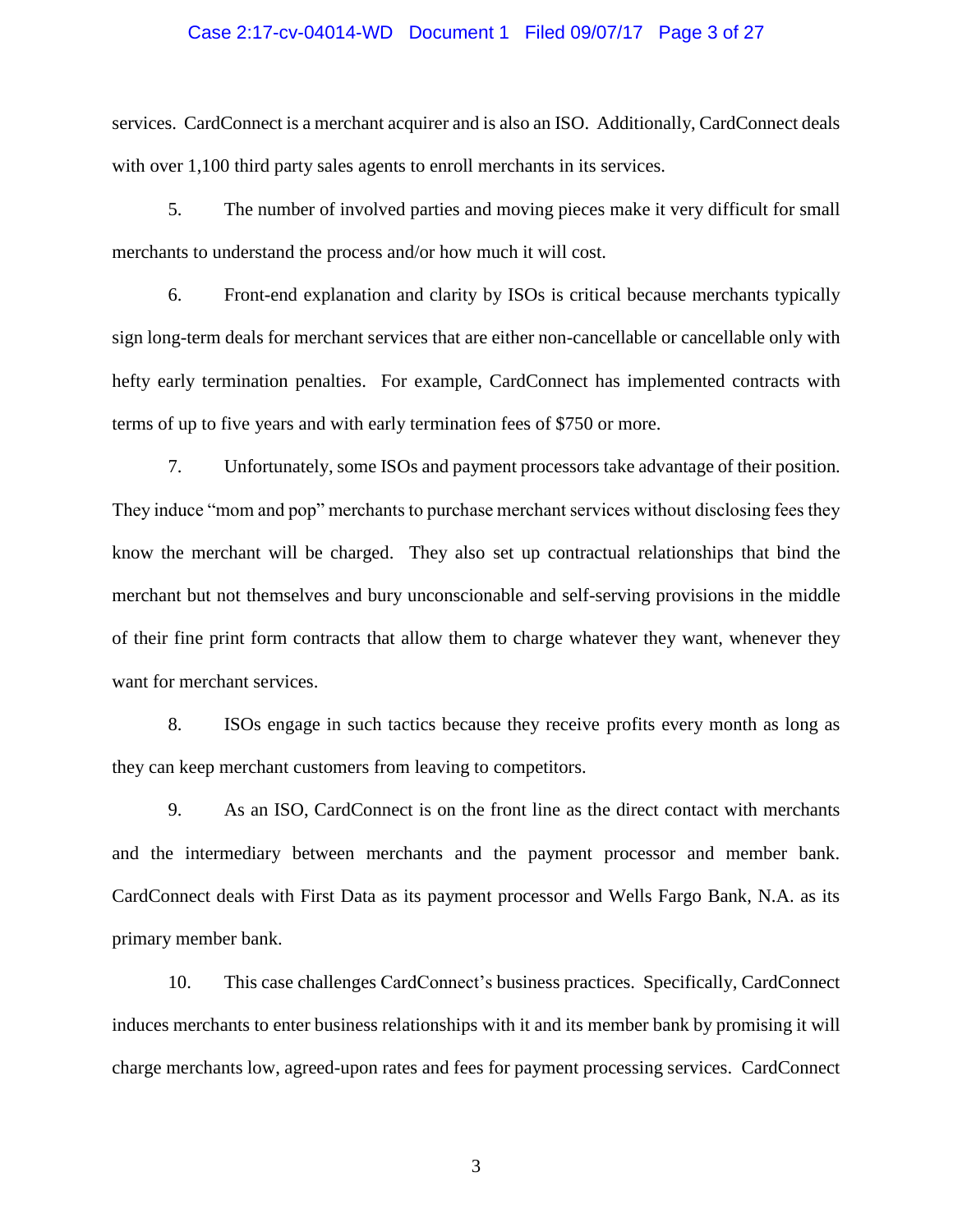### Case 2:17-cv-04014-WD Document 1 Filed 09/07/17 Page 4 of 27

then has merchants and a principal guarantor sign long-term written contracts with boilerplate, non-negotiable terms and conditions.

11. The fine print terms that CardConnect intends to largely govern the contractual relationship are set forth in a separate document. In this way merchants see and execute one document that prominently displays the agreed-upon rates and fees (the "Merchant Processing Application"), but are purportedly also bound by another document (the "Program Guide"). Through the separate, fine print Program Guide, CardConnect seeks to backtrack from the agreedupon fees and rates that have actually been reviewed and approved by the merchants and immunize itself from liability if the merchant learns of CardConnect's overcharges. Such provisions are illusory, lack mutuality, violate public policy, and are unconscionable.

12. More fundamentally, however, neither CardConnect nor the member bank ever actually "accept" the contracts by signing them – an express condition precedent to their formation. What results is a state of contractual limbo that gives CardConnect the discretion to disregard agreed-upon rates and charges that it never formally "accepted," while at the same time purporting to hold merchants to fine print terms that are unfavorable to them.

13. After merchants and their principal guarantors sign the contracts and the parties begin to do business, CardConnect raises rates and imposes new, unanticipated payment processing fees. CardConnect is able to do so because it never "accepted" the contracts and is thus not limited to the fees and charges denoted therein. These practices, of course, constitute unjust enrichment and it would be improper for CardConnect to retain such excessive, uncontemplated fees and charges.

14. Alternatively, if CardConnect and the member bank could be deemed to have "accepted" the contract (such that it had been formed), the excessive fees and charges imposed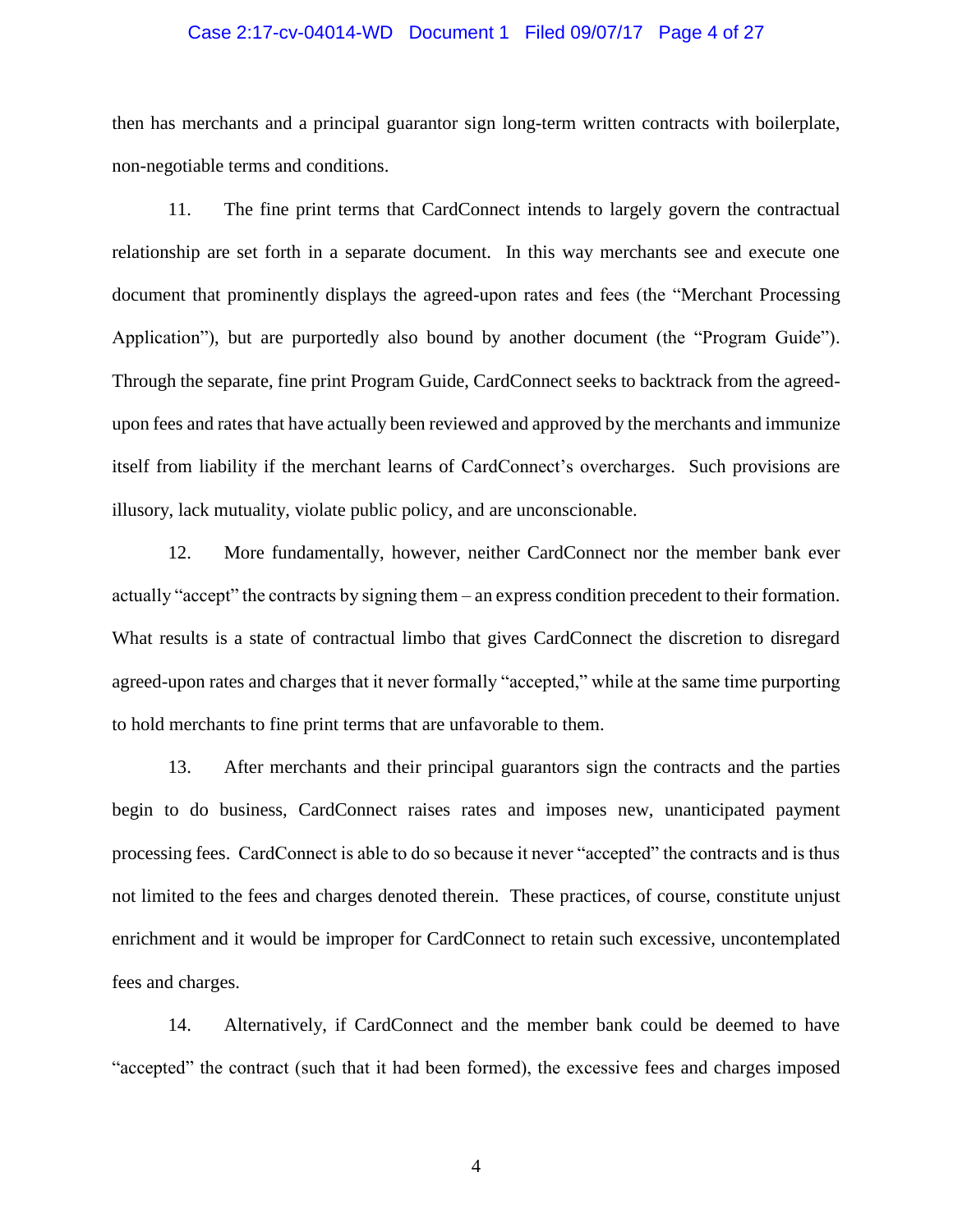## Case 2:17-cv-04014-WD Document 1 Filed 09/07/17 Page 5 of 27

violate such contracts. Such fees are also violative of the covenant of good faith and fair dealing, which applies to such contracts under Pennsylvania law (which is made applicable by a term of CardConnect's form contract).

15. Any argument by CardConnect that the excessive fees and charges are authorized by self-serving, adhesive contractual provisions referenced in paragraph 11, *supra*, are without merit because such terms are unenforceable.

#### **PARTIES**

16. Plaintiff Tech Lounge SP, LLC ("Tech Lounge") is a Wisconsin limited liability company with its principal place of business at 1036 Main Street in Stevens Point, Wisconsin. Tech Lounge operates a video gaming lounge.

17. Plaintiff The Law Office of Kevin Adams, PLLC ("Adams") is a Michigan professional service limited liability company with its principal place of business at 31324 Schoolcraft Road in Livonia, Michigan. Adams operates a law office.

18. Defendant CardConnect Corp. is the new name of FinTech Acquisition, Corp. ("FinTech"). FinTech was formed in 2013 and went public in 2015, raising \$100 million to make acquisitions. It was required to close on such an acquisition by August of 2016, or the company was to be dissolved. On March 7, 2016, FinTech announced that it would acquire FTS Holding Corporation, the parent corporation for CardConnect LLC. The price was about \$350,000,000 in cash and stock. The deal closed on August 1, 2016. The combined companies are now included in CardConnect Corp., which is publicly traded on the NASDAQ Stock Market with ticker symbol "CCN."

19. In May of 2017, it was announced that First Data Corporation would acquire all outstanding CardConnect shares at a price of \$15.00/share. The aggregate transaction amount is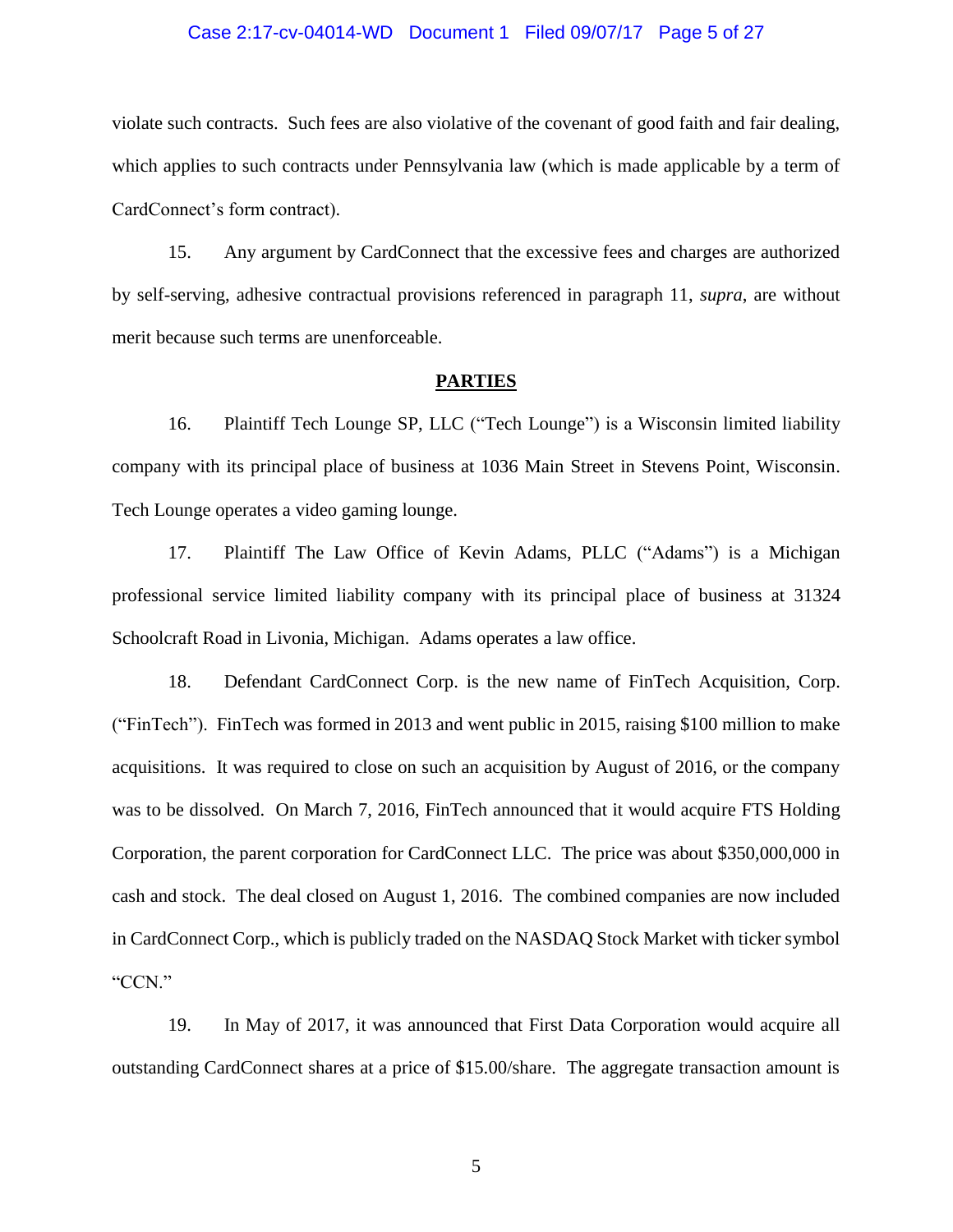### Case 2:17-cv-04014-WD Document 1 Filed 09/07/17 Page 6 of 27

approximately \$750,000,000, including repayment of CardConnect's outstanding debt and the redemption of CardConnect's preferred stock. At the time of the First Data deal, CardConnect was processing approximately \$26 billion of volume annually from about 67,000 merchant customers. If this transaction is consummated, and depending on the corporate structure utilized by First Data after closing, it may become appropriate to add or substitute First Data or another of its affiliates as a real party in interest.

## **JURISDICTION AND VENUE**

20. Jurisdiction is proper in this Court pursuant to 28 U.S.C. § 1332(d)(2) because there are more than 100 potential class members and the aggregate amount in controversy exceeds \$5,000,000 exclusive of interest, fees, and costs, and some class members, including Plaintiffs, are citizens of states other than Pennsylvania.

21. This Court has personal jurisdiction over Defendant because it conducts substantial business within the district. Indeed, CardConnect's headquarters are located in King of Prussia, Pennsylvania. As such, it has significant, continuous, and pervasive contacts in this district.

22. Venue lies within this judicial district under 28 U.S.C. § 1391 because Defendant has its headquarters here and conducts substantial business in this district, and a substantial portion of the events, omissions, and acts giving rise to the claims herein occurred in this district.

23. If CardConnect's form contract is deemed to be enforceable, venue and jurisdiction would also be proper pursuant to the contract's forum selection clause, which states:

> **Venue.** We have substantial facilities in the State of Pennsylvania and many of the services provided under this Agreement are provided from these facilities. The exclusive venue for any actions or claims arising under or related to this Agreement shall be in the appropriate state or federal court located in Pennsylvania.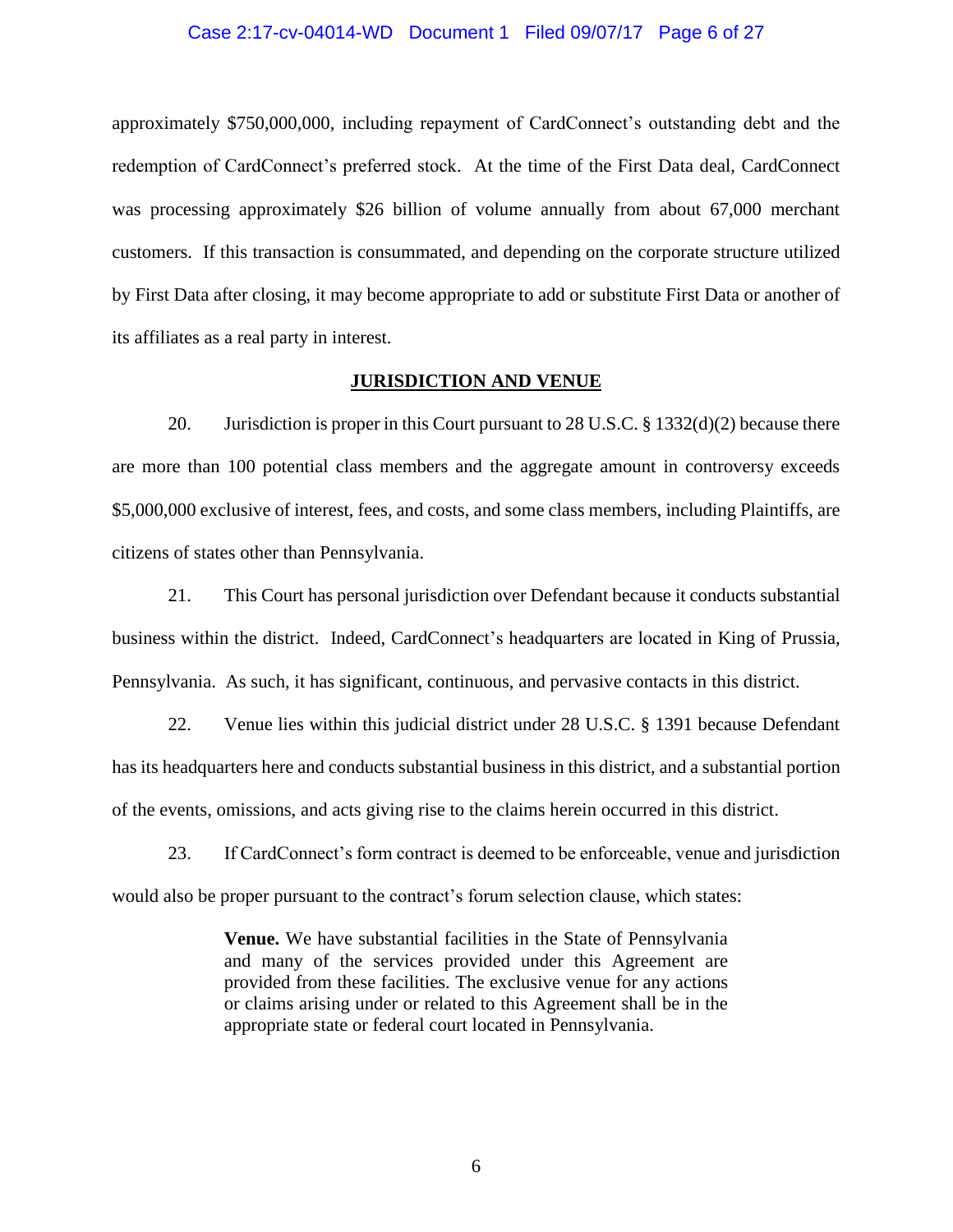## **COMMON FACTUAL ALLEGATIONS**

## A. CardConnect Induces Merchants to Do Business with Promises of Low Cost Pricing.

24. CardConnect works with over 1,100 independent sales agents who sell CardConnect's services. These agents are not CardConnect employees. CardConnect also uses in-house sales people which are its employees.

25. Even sales people that are not CardConnect employees, however, are allowed to use a CardConnect email address, switchboard for phone calls, fax number, etc. These authorized agents are even encouraged to give themselves a title, such as "Sales Manager, CardConnect," even though they are not employed by the company. They are allowed to pick their own titles, without regard for their actual position – sales agent – for CardConnect. Once again, they also use CardConnect paperwork and contracts. In all respects, customers are given the false impression that the sales agents are the officers or employees of a large publicly-traded corporation.

26. CardConnect pays these sales agents substantial commissions on the revenue CardConnect receives from merchant customers the agents enroll.

27. CardConnect agents contact prospective merchant customers and promise they can save them money on merchant services if they switch to CardConnect.

28. The agents and merchants then negotiate the fees the merchant would pay for merchant services. These fees are prominently described in a "Service Fee Schedule" in CardConnect's form "Merchant Processing Application" (hereinafter, "Application").

# B. A Contractual Relationship Is Contingent Upon CardConnect and Wells Fargo First Signing the Agreement.

29. If a merchant is satisfied with the agreed-upon fees, the CardConnect agent has the merchant sign the Application, which includes contractual language which purports to bind the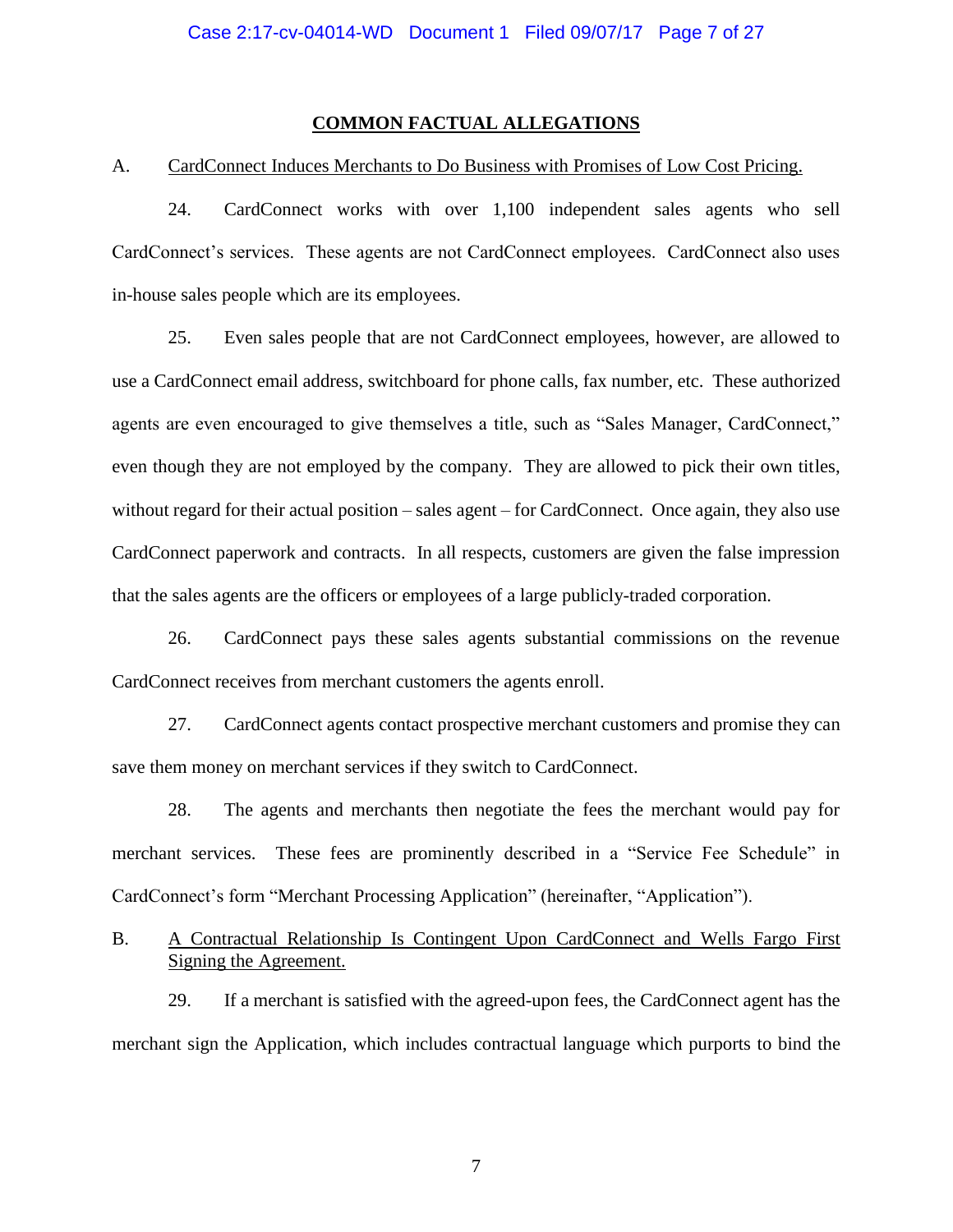### Case 2:17-cv-04014-WD Document 1 Filed 09/07/17 Page 8 of 27

merchant. For example, it states "Client agrees to all the terms of this Merchant Processing Application and Agreement."

30. The Application also purports to integrate a much larger document, the CardConnect Program Guide. Since it includes dozens of pages of small print legalese, it is understood that no merchant could ever read or understand the Program Guide.

31. The Application also requires that an individual person sign and "unconditionally and irrevocably guarantee the full payment and performance of" the merchant.

32. The Application states in bolded print immediately above the merchant's signature line that "**[t]his Merchant Processing Application and Agreement shall not take effect until Client has been approved and this Agreement has been accepted by CardConnect and Bank**." Bank is later defined to mean Wells Fargo Bank, N.A. CardConnect may substitute Synovus Bank (USA) as "Bank" in some versions of the contract, since the CardConnect website states that the company is also an ISO for Synovus.

33. The Application then includes a section to be completed by CardConnect and Wells Fargo (or other Bank if applicable). For CardConnect it states: "Accepted By Financial Transaction Services, LLC dba CardConnect" and includes a signature line, blank to fill in the signer's title with the company, and a blank for the date. For "Bank" it states: "Accepted By Wells Fargo Bank, N.A., 1200 Montego Way, Walnut Creek, CA 94598" and includes a signature line, blank to fill in the signer's title with Wells Fargo, and a blank for the date.

34. In multiple additional sections of CardConnect's form contract documents, which were drafted and approved by CardConnect and Wells Fargo (and likely by Synovus Bank), it is made clear that both of these entities must accept and sign as a condition precedent to a legally binding contract.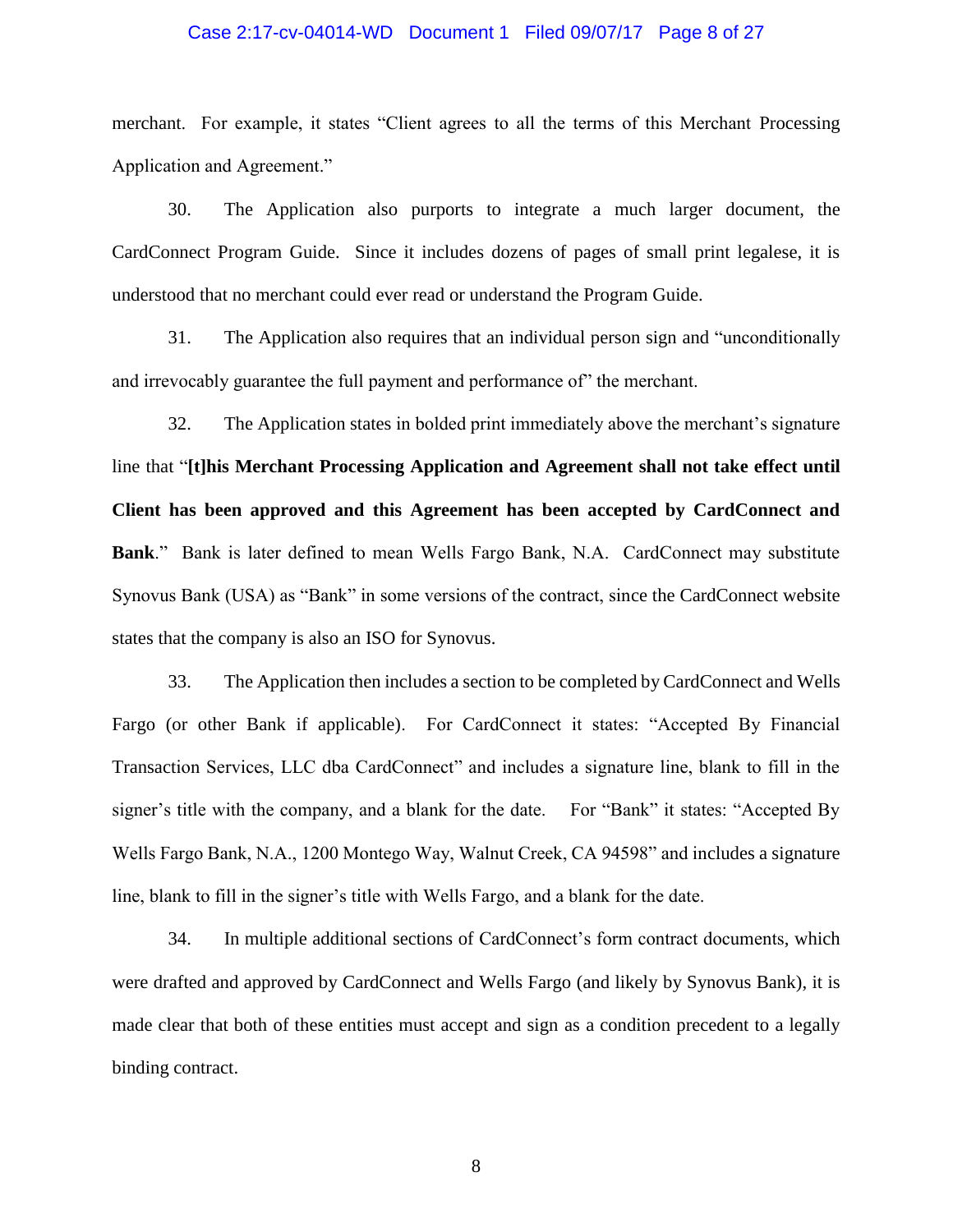## Case 2:17-cv-04014-WD Document 1 Filed 09/07/17 Page 9 of 27

35. For example, the Program Guide's "Confirmation Page" has a section denoting "Important Member Bank Responsibilities," which includes a requirement that: "The Bank *must be* a principal (*signer*) to the Agreement." (emphasis added).

36. The Program Guide also incorporates the applicable rules of the card associations. *E.g.,* Program Guide, Preface (providing that all parties are bound by the "Card Organization Rules"). These rules require member banks to sign the Agreement. *E.g.*, MasterCard Rules, § 7.6.1 (stating that all merchant agreements *must* be "signed by the Customer," with "Customer" defined to include the member bank). Further, MasterCard requires the contract to state: "The Merchant Agreement *is not effective* and may not be modified in any respect *without the express written agreement of the Customer*." *Id.* at § 7.6.1(1)(b) (emphasis added). MasterCard specifically *prohibits* that the contract "take effect or imply that it takes effect prior to being *signed by the Customer*." *Id.* at § 7.6.1(3) (emphasis added). Pursuant to MasterCard Rule 5.1, CardConnect and Wells Fargo could be subject to an "assessment up to USD 2,500 per day" for *each day* they are not in compliance as to *each merchant*.

37. This signature requirement is mutually beneficial. It provides assurances to merchants that they can enforce the proposed contract. After all, merchant discussions about the terms are with low-level representatives who are independent contractors and certainly are not authorized to sign for CardConnect or Wells Fargo. Thus, having a signed agreement was necessary to allow merchants to protect themselves if CardConnect or Wells Fargo breached it. The signature requirement also allowed CardConnect and Wells Fargo final say over whether they were bound by the decision of CardConnect agents to contract with merchants. Obviously, if the agent agreed to terms that either CardConnect or Wells Fargo believed were not acceptable, either company could withhold signature. Moreover, without the signature requirement, CardConnect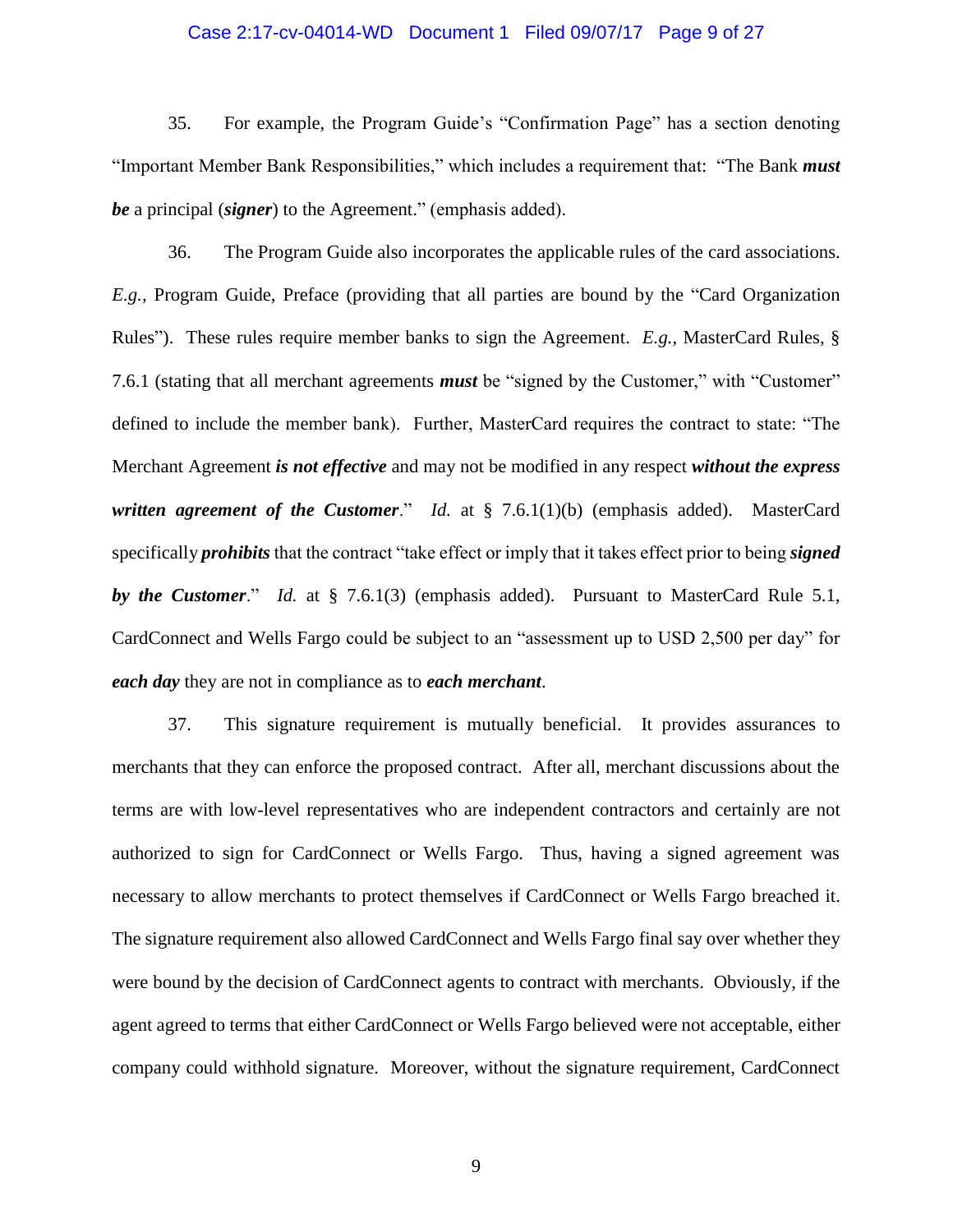## Case 2:17-cv-04014-WD Document 1 Filed 09/07/17 Page 10 of 27

and Wells Fargo would be subject to enormous assessments by the card associations for violating their clear rules.

38. Despite these clear requirements in their own form contract documents, however, neither CardConnect nor Wells Fargo actually sign the Application. As such, they have adopted a contracting system whereby they can always argue that merchants are bound by the terms of their contract, but they are never bound, because no authorized officer of CardConnect or Wells Fargo has ever signed the contract. Indeed, pursuant to the plain terms, the contract "shall not take effect until . . . accepted by CardConnect and Bank."

39. Of course, merchants are not aware of this trick. They believe they have a binding deal with CardConnect at the agreed-upon rates and fees prominently displayed in the Application. Indeed, merchants are attracted to CardConnect because the contract includes rates and fees that will allow them to save money by reducing the costs they will pay for payment processing services if they switch providers. This approach is very appealing to merchants because payment processing is a substantial business expense for them.

# C. CardConnect Buries Absurd Provisions in the Fine Print of the Program Guide that Purport to Allow It to Charge Whatever It Wants Without Fear of Legal Action.

40. The Application itself does not indicate that (a) the agreed-upon fees and rates will increase (nor would increases be expected since technology and competition has actually driven down costs for payment processing) or (b) new, un-disclosed fees and rates will be charged. Such terms unquestionably are important to merchants and would impact their decision to do business with CardConnect.

41. Instead of conspicuously setting forth such critical provisions in the Application, CardConnect buries them in the fine print, non-negotiable Program Guide. Multiple versions of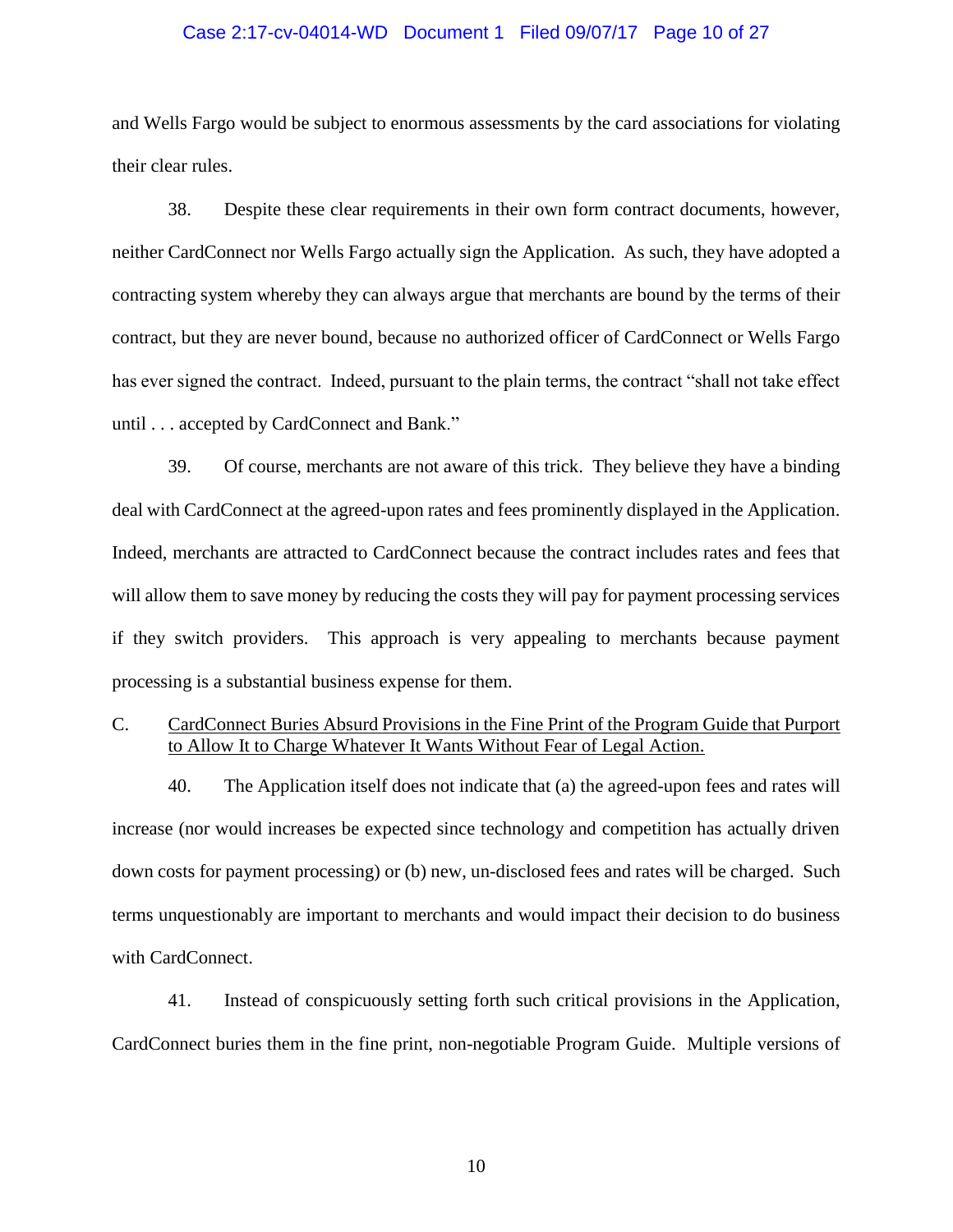## Case 2:17-cv-04014-WD Document 1 Filed 09/07/17 Page 11 of 27

the Program Guide have been in effect during the relevant period, but the material terms have been the same throughout.

42. The Application states that the merchant and personal guarantor obligate themselves to the terms set out in the Program Guide. Given the dense legalese of the Program Guide, which is spread over 44 pages of tiny text (depending on the version and format), there is zero chance of a merchant (or the personal guarantor) actually having read or understood it.

43. The Program Guide is a boilerplate document that is not negotiable. *See*, *e.g.*, Program Guide, Confirmation Page ("**NO ALTERATIONS OR STRIKE-OUTS TO THE PROGRAM TERMS AND CONDITIONS WILL BE ACCEPTED**") (emphasis in original).

44. Several terms set forth in the Program Guide represent a unilateral effort by CardConnect to (a) covertly backtrack from the rates and fees prominently set forth in the Application and (b) immunize itself from liability for improper practices.

45. For example, the Program Guide purports to allow CardConnect "to increase our fees or add new fees for Services for any reason at any time, by notifying you thirty (30) days' [sic] prior to the effective date of any such change or addition." *Id.* at § 19.5. Boiled down to its core, this provision purports to give CardConnect unlimited discretion to charge whatever it wants for merchant services even if such fees and rates are vastly different and higher than those that are clearly set forth in the Application.

46. By way of additional examples, the Program Guide purports to (a) limit the statute of limitations for obtaining reimbursement for overcharges to 60 days (*id.* at § 19.10), (b) limit the total amount of CardConnect's liability to twelve months of fees (*id.* at § 21.4), and (c) waive the merchants' right to a trial by jury (*id.* at § 34.3).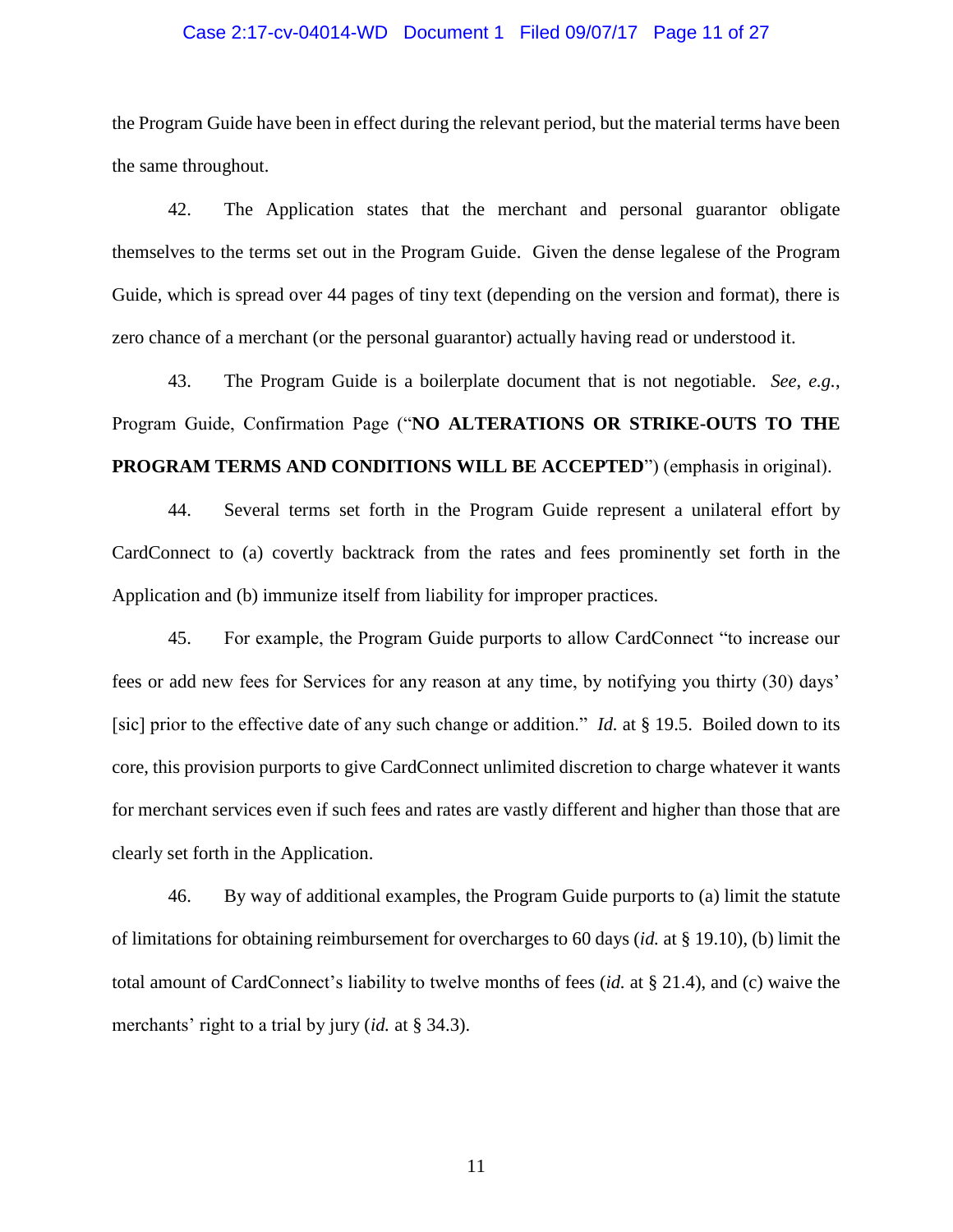## Case 2:17-cv-04014-WD Document 1 Filed 09/07/17 Page 12 of 27

47. CardConnect uses these provisions, as well as its hefty early termination fees, as tools to discourage aggrieved merchants from terminating their relationships with CardConnect or pursuing legal action for overcharges.

48. If the CardConnect contract is binding – despite Defendant's and Wells Fargo's failure to complete a condition precedent, by signing the contract – then several of the provisions highlighted above and others violate public policy, lack mutuality, are unconscionable, and are otherwise void and unenforceable. *E.g.*, Program Guide, §§ 19.4, 19.10, 21.4, 21.5, 22.3, 24.2, 34.3, 35.7.

49. More likely, since a binding agreement was never consummated given CardConnect and Wells Fargo's willful scheme to never sign the contract, the Court should apply principles of quasi-contract, determine that CardConnect's imposition of unfair, uncontemplated fees has resulted in unjust enrichment, and order Defendant to reimburse its victims.

# D. CardConnect Raises Fees and Rates and Imposes New Categories of Fees Not Reflected in the Contract.

50. After CardConnect starts providing merchant services, almost immediately it begins cramming merchants with fees and rates that are inconsistent with the agreed-upon charges that are prominently set forth in the Application.

51. Indeed, it increases agreed-upon rates and fees and also adds new categories of fees that were not referenced in the Application so that a few months into the relationship the fees and charges being imposed bear virtually no resemblance to those which merchants actually accepted.

52. CardConnect knows that if it disclosed these substantial fees in the Applications, merchants would be much less likely to leave their then-current processor to do business with CardConnect. Instead, CardConnect crams merchants with these unanticipated fees after the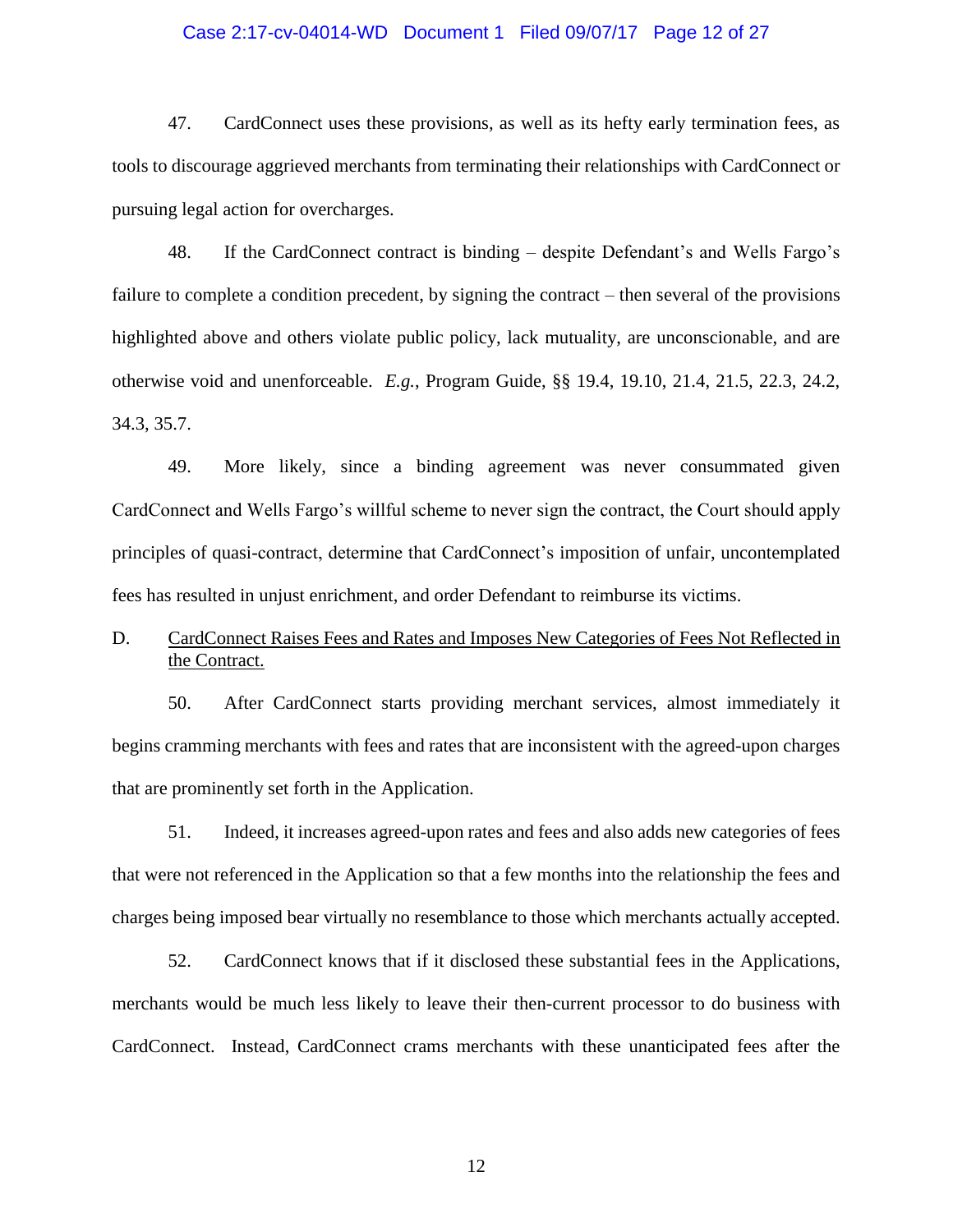### Case 2:17-cv-04014-WD Document 1 Filed 09/07/17 Page 13 of 27

relationship has commenced and merchants are "locked in" to long term deals that are only terminable upon payment of hefty penalties.

53. CardConnect also waits until after the merchant is enrolled to add new fees because it need not pay any percentage of the new fees to the sales agent that originally enrolled the merchant in CardConnect's services. Thus, for example, rather than disclose an annual "EMV P2PE Fee" of \$95.00 on the Application and pay as much as 80% of the amounts received from such fee to the sales agent (depending on the terms agreed upon with the sales agent), CardConnect waits until the merchant is already enrolled and then imposes the fee and keeps 100% of the fee for itself.

54. CardConnect seizes these additional amounts from merchant bank accounts before merchants even know they are gone. Indeed, by the time merchants receive statements notifying them of the prior month's payment processing charges, CardConnect has already taken such amounts from their bank accounts.

#### **INDIVIDUAL FACTUAL ALLEGATIONS**

#### A. Plaintiffs and CardConnect Negotiate Fees for Merchant Services.

55. Plaintiffs are former payment processing customers of CardConnect. Their relationships with Defendant began in similar ways.

56. Plaintiffs dealt with authorized agents of CardConnect who informed them that they could save substantial payment processing costs if they switched to CardConnect. Plaintiffs and the agents then proceeded to negotiate the fees Plaintiffs would pay for such services.

57. The agents presented Plaintiffs with the form Applications which specifically identified the fees and rates they would be charged.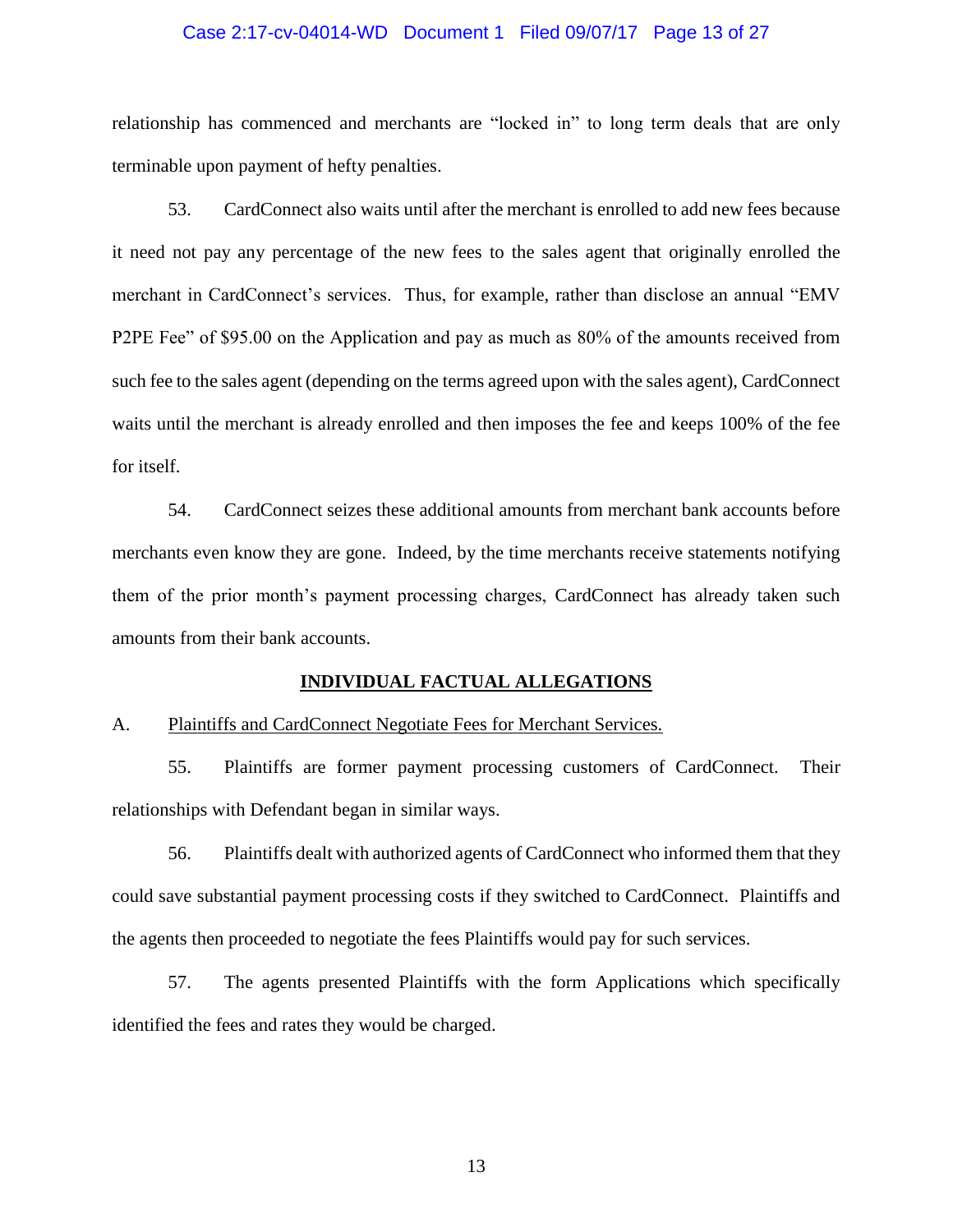## Case 2:17-cv-04014-WD Document 1 Filed 09/07/17 Page 14 of 27

58. The Applications explained that Plaintiffs would both be charged "pass-through interchange" pricing. Under this method of pricing, the interchange rates and the assessments set by the card associations are passed through to the merchant *at cost* and the merchant is separately charged an additional amount representing the payment processing fee.

59. The Applications reflect that Plaintiffs will pay the standard card association interchange rates and assessments plus additional fees equal to 0.5% of the transaction amount and \$0.10 per transaction.

60. The Applications also disclosed that Plaintiffs would be charged specified recurring fees, such as monthly statement fees, batch fees, and regulatory product fees.

61. Plaintiffs were satisfied with the terms, rates, and fees explicitly and prominently denoted on the Application and decided to do business with CardConnect.

62. Plaintiffs thereafter signed the Applications. Contracts were never consummated, however, because neither CardConnect nor Wells Fargo (the member bank) ever accepted the contracts by signing them. *See* ¶¶ 29-39, *supra.*

B. CardConnect Imposes Excessive Fees on Plaintiffs.

63. Even without binding written contracts, the parties began to do business.

64. After the parties' relationship commenced, it soon became clear that the agreed upon pricing was not being followed.

65. CardConnect inflated card association fees that were supposed to be passed through to Plaintiffs at cost. By way of example, Tech Lounge was charged \$1.99 in Visa credit card interchange fees and \$5.52 in Visa debit card interchange fees in July of 2015, even though its true pass through interchange fees were only \$1.97 and \$5.49, respectively. By way of further example,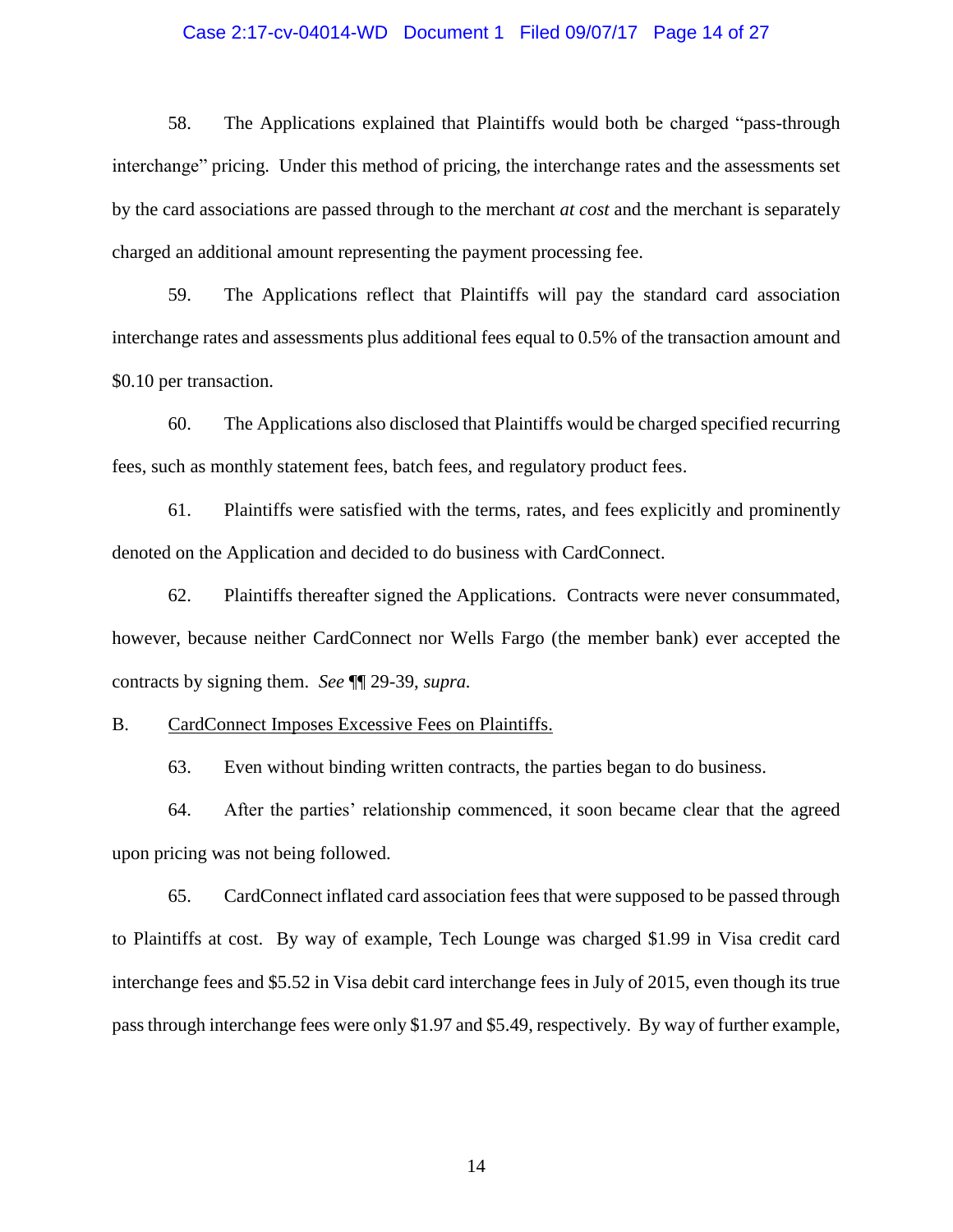#### Case 2:17-cv-04014-WD Document 1 Filed 09/07/17 Page 15 of 27

Adams was charged \$7.50 in December of 2016 for a MasterCard "LOCATION FEE," even though the true amount of this pass through charge is much less.

66. CardConnect also charged Plaintiffs junk fees that are mentioned *nowhere* on the Applications. By way of example only, Adams was charged a "DATA BREACH" fee of \$8.95 in June of 2017. By way of further example, Adams was charged an "EMV P2PE" fee of \$95.00 in December of 2016.

67. CardConnect also charged Plaintiffs fees for services that Plaintiffs did not request and indeed provided no discernable benefit. By way of example only, Tech Lounge was charged a monthly fee of \$11.95 for "MERCHANT CLUB." Tech Lounge did not request this service and has never benefitted therefrom. It is a wholly worthless service that has been added by CardConnect to Tech Lounge's bill for no other reason than to line its own pockets.

68. These fees are merely illustrative of the many unauthorized fees assessed by CardConnect. Although Plaintiffs never agreed to pay these fees, CardConnect direct-debited these fees from Plaintiffs' bank account. As is Defendant's practice, such fees were taken before Plaintiffs received statements itemizing such charges.

69. CardConnect will likely attempt to defend its imposition of these unauthorized fees by arguing that the Program Guide provided it with the discretion to impose new fee categories. However, even assuming the Program Guide is a binding, enforceable contract (which Plaintiffs dispute), CardConnect's ability to impose new fee categories is contingent upon CardConnect providing 30 days notice "prior to the effective date of any such change or addition." *See* Program Guide, § 19.5.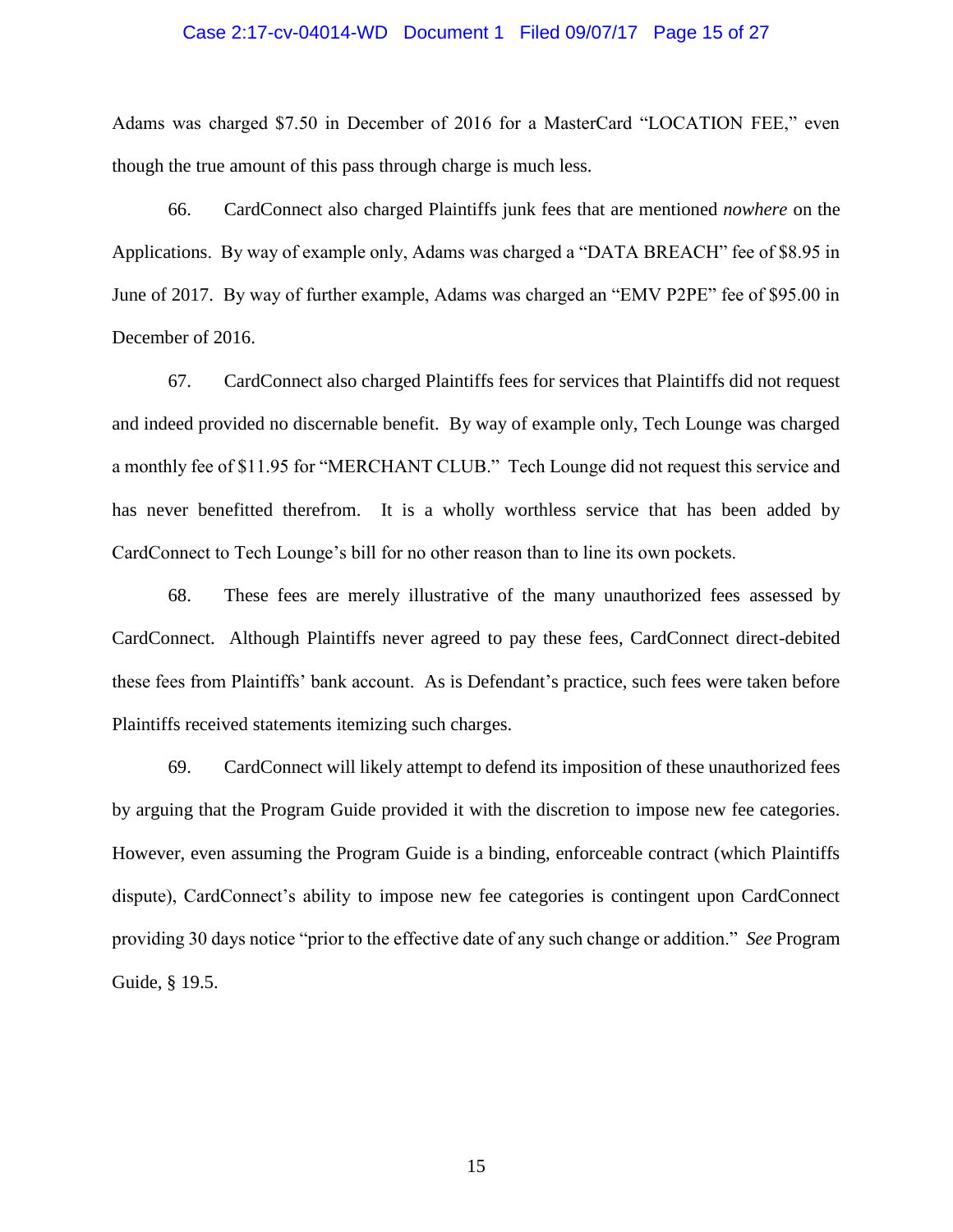#### Case 2:17-cv-04014-WD Document 1 Filed 09/07/17 Page 16 of 27

70. However, CardConnect failed to provide timely or substantively sufficient notices. CardConnect's implementation of new fees without providing timely, proper notice is a direct breach of the Program Guide.

71. CardConnect's actions are also not authorized by Section 19.4 of the Program Guide, which purports to allow new fees to be modified in response to pricing increases made by the "Card Organizations." Here, the new fees that CardConnect imposed did not originate from the Card Organizations, but rather by CardConnect directly.

72. Even if CardConnect had provided timely advance notice of the new fees, they would still be improper. Indeed, good faith and fair dealing constrains CardConnect's ability to use its discretion to add fees which were not contemplated by the parties. For example, although a contract may leave discretion to create a new fee, and thereby profit one party to the other party's detriment, good faith and fair dealing precludes such improper conduct. Thus, even if its selfgranted ability to mark up rates and create new fees is enforceable, Defendant is bound to exercise its contractual discretion in good faith. CardConnect's manipulation of Plaintiffs' fees and charges was done for no other reason than to increase profits. This does not comport with good faith and fair dealing.

73. The improper fees referenced above are not the only unauthorized fees and charges which CardConnect has taken from Plaintiffs. Plaintiffs are not in possession of all of their monthly statements and CardConnect – likely in violation of federal law – refused to provide these documents to Plaintiffs or their counsel. Tech Lounge was even told that a subpoena would be required for it to obtain copies of its own monthly statements. There is no doubt that the records (and CardConnect's internal data) will show that numerous other improper fees were assessed,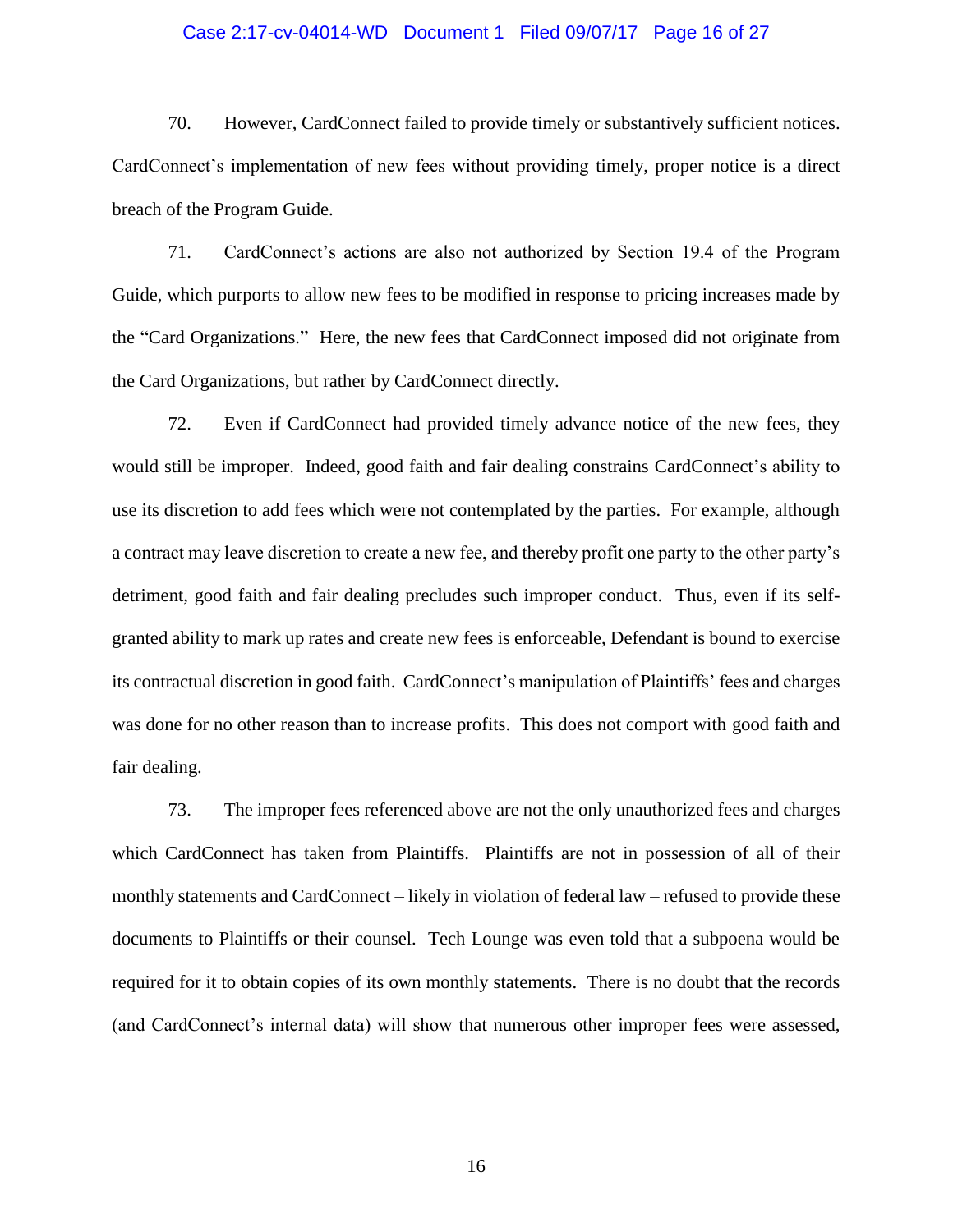## Case 2:17-cv-04014-WD Document 1 Filed 09/07/17 Page 17 of 27

including unauthorized junk fees and misleading mark-ups of interchange charges and assessments, which should have been passed through at cost.

74. CardConnect has also seized or kept additional funds from Plaintiffs' accounts based upon improper fees, charges, assessments, and practices. Despite many written and verbal complaints from Plaintiffs and their representatives, Defendant has failed to provide a proper accounting of all funds which it has refused to properly credit to Plaintiffs' accounts. The total extent of such amounts improperly retained by Defendant will not be known until discovery is undertaken.

75. Plaintiffs' experiences with CardConnect are not isolated, but rather are illustrative of Defendant's improper business practices towards its customers.

## **CLASS ACTION ALLEGATIONS**

76. Pursuant to Federal Rules of Civil Procedure 23(b)(2) and (3), Plaintiffs bring this class action on behalf of themselves and all those meeting the following class definition:

> All United States persons or entities charged unauthorized amounts for payment processing services by CardConnect.

Plaintiffs reserve the right to modify or amend the definition of the proposed Class, or add other proposed classes or subclasses, before the Court determines whether certification is appropriate and as the Court may otherwise allow.

77. Excluded from the Class are Defendant, its parents, subsidiaries, affiliates, officers, and directors, any entity in which Defendant has a controlling interest, all customers who make a timely election to be excluded, and all judges assigned to hear any aspect of this litigation, as well as their immediate family members.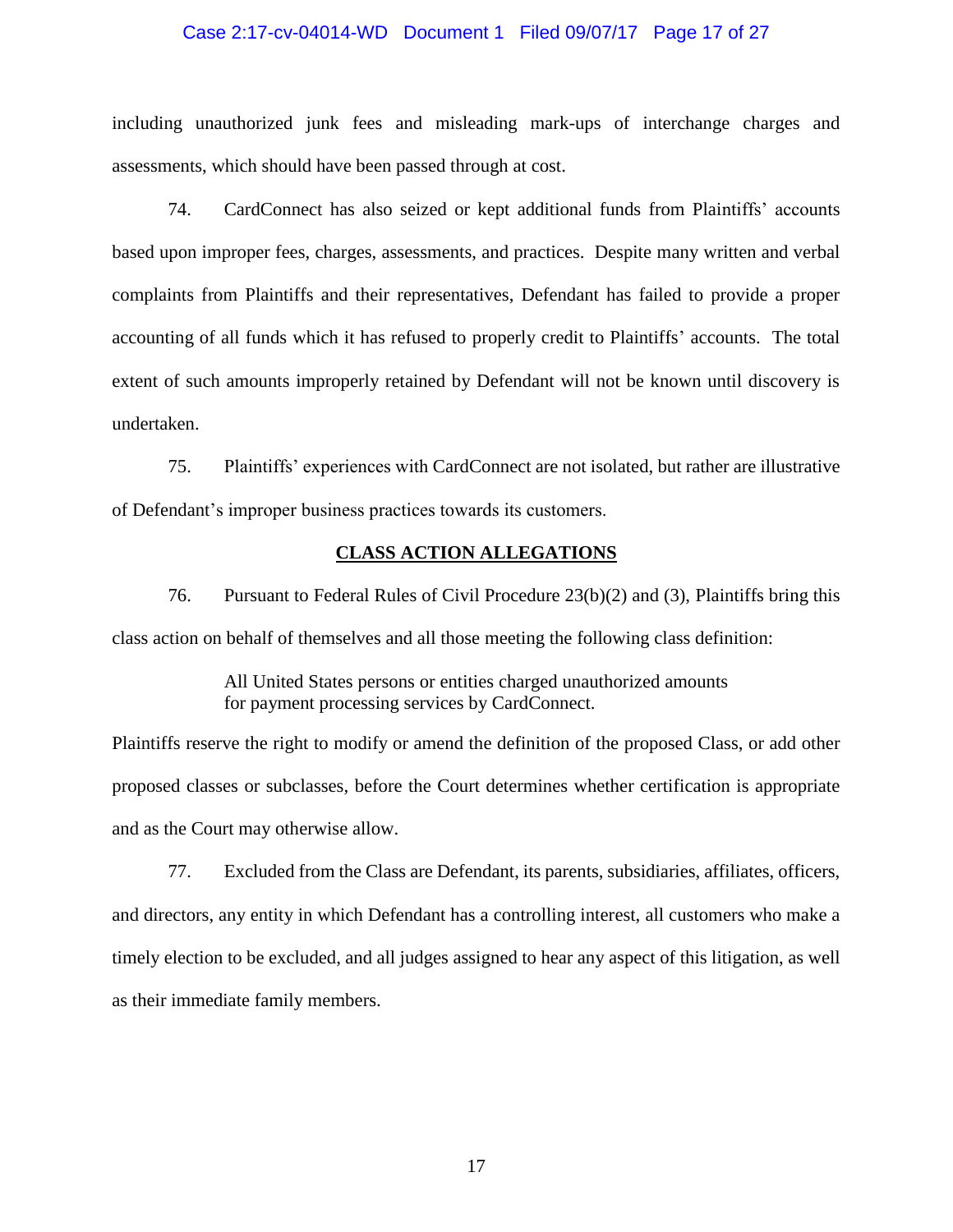## Case 2:17-cv-04014-WD Document 1 Filed 09/07/17 Page 18 of 27

78. The time period for the Class is the number of years immediately preceding the date on which this Complaint is filed as allowed by the applicable statute of limitations, going forward into the future until such time as Defendant remedies the conduct complained of herein.

79. The proposed Class meets all requirements for class certification. The members of the Class are so numerous that joinder is impractical. The Class consists of, at the very least, thousands of members and the identity of those persons and entities is within the knowledge of Defendant and can be ascertained by resort to CardConnect's records.

80. The claims of the representative Plaintiffs are typical of the claims of the Class. Plaintiffs, like all other members, were victimized by CardConnect's improper practices. Moreover, Plaintiffs, like all members, have incurred monetary damages as a result of CardConnect's misconduct. Furthermore, the factual basis of Defendant's misconduct is common to members of the Class, and represents a common thread of conduct resulting in injury to all members of the Class.

81. There are numerous questions of law and fact common to the Class and those common questions predominate over any questions affecting only individual Class members.

- 82. Among the questions of law and fact common to the Class are:
	- a. Did CardConnect require merchants to enter the same or materially similar contracts during the Class Period;
	- b. Whether CardConnect and Wells Fargo (or other bank as applicable) signed any customer contracts, thus accepting the terms as a condition precedent to the formation of a valid contract;
	- c. When did CardConnect begin assessing or increasing each improper charge;
	- d. Which of these charges are improper or unauthorized;
	- e. Did merchants receive any tangible benefit from the improperly assessed charges;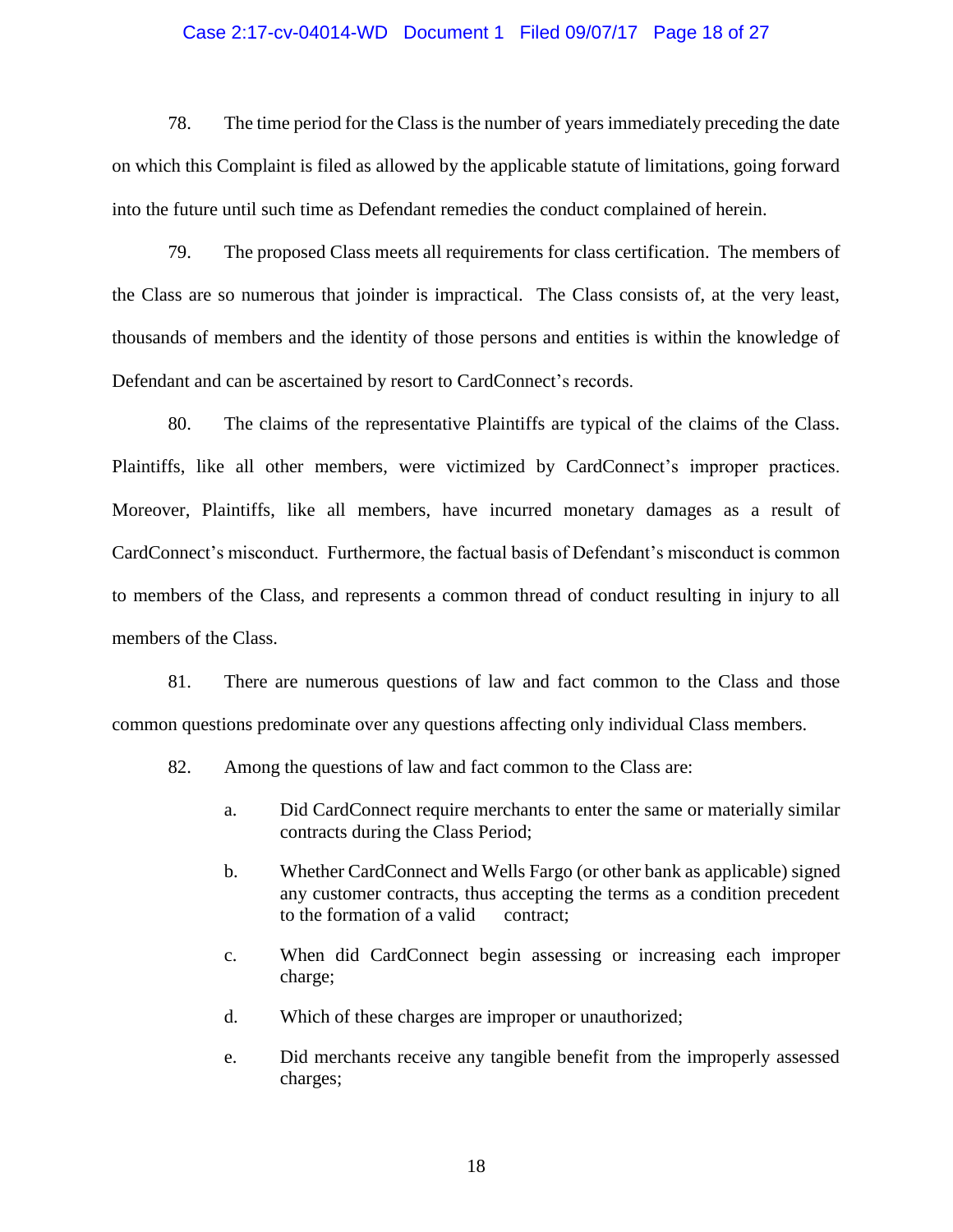- f. Was CardConnect unjustly enriched by its conduct;
- g. If a contract exists, did such contract include unconscionable or otherwise unenforceable provisions, including but not limited to those purporting to limit Defendant's liability, require early termination fees, require payment of Defendant's attorney's fees, and allow Defendant to disregard the agreed upon fees and charges;
- h. Did CardConnect breach contractual provisions in assessing improper charges; and
- i. Did CardConnect breach the covenant of good faith and fair dealing.
- 83. Other questions of law and fact common to the Class include:
	- a. The proper method or methods by which to measure damages; and
	- b. The declaratory or other equitable relief to which the Class may be entitled.

84. Plaintiffs' claims are typical of the claims of other members of the Class in that they arise out of the same wrongful policies and practices and the same or substantially similar unenforceable provisions of the unexecuted contracts and related documents. Plaintiffs have suffered the harm alleged and have no interests antagonistic to the interests of any other member of the Class.

85. Plaintiffs are committed to the vigorous prosecution of this action and have retained competent counsel experienced in the prosecution of class actions. Accordingly, Plaintiffs are adequate representatives and will fairly and adequately protect the interests of the Class.

86. A class action is superior to other available methods for the fair and efficient adjudication of this controversy. Since the amount of each individual Class member's claim is small relative to the complexity of the litigation, and due to the financial resources of CardConnect, most Class members could not afford to seek legal redress individually for the claims alleged herein. Therefore, absent a class action, the Class members will be unable to obtain redress for their losses and Defendant's misconduct will have occurred without remedy.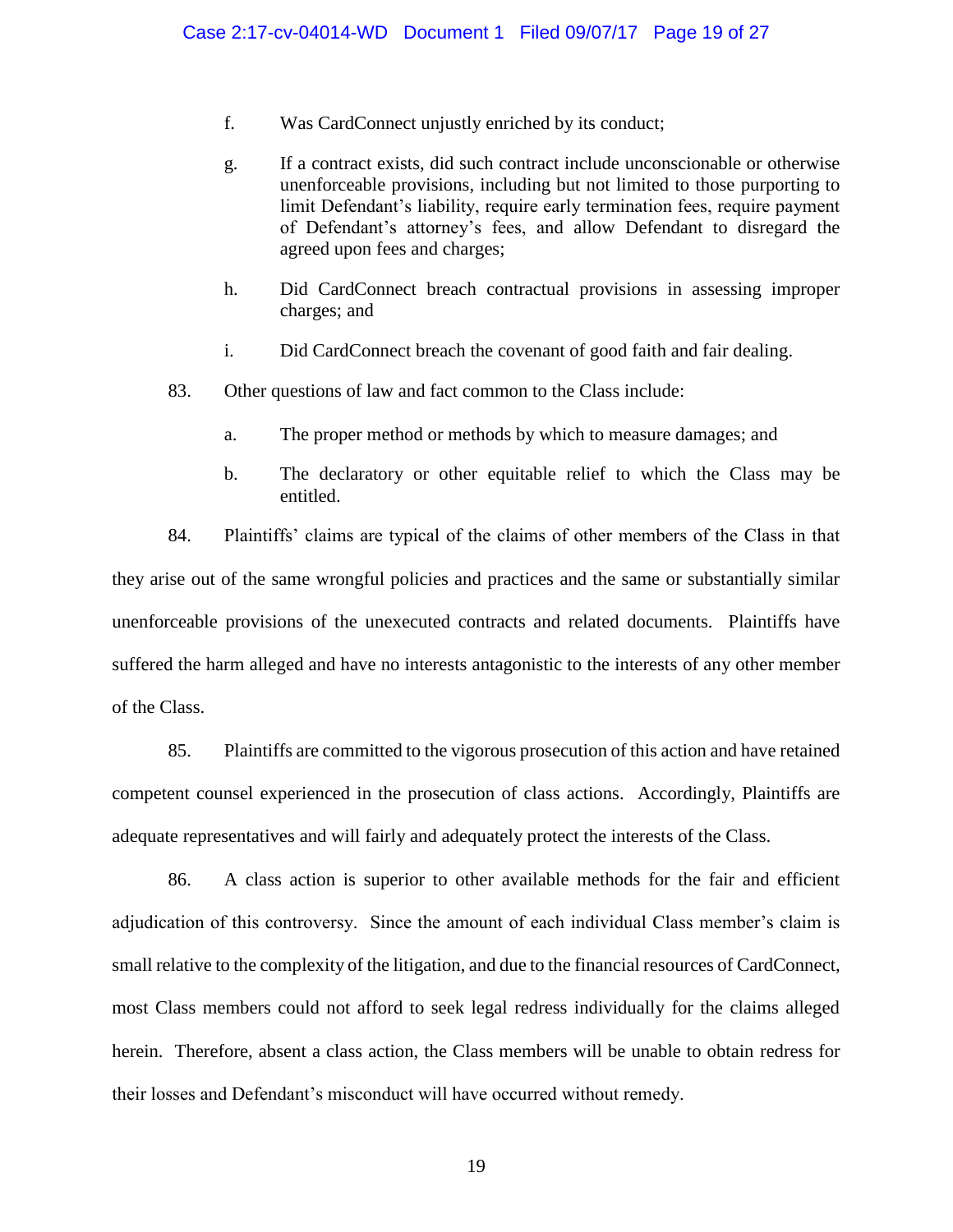## Case 2:17-cv-04014-WD Document 1 Filed 09/07/17 Page 20 of 27

87. Even if Class members themselves could afford such individual litigation, the court system could not. Individualized litigation would significantly increase the delay and expense to all parties and to the Court. Individualized litigation would also create the potential for inconsistent or contradictory rulings. By contrast, a class action presents far fewer management difficulties, allows claims to be heard which might otherwise go unheard because of the relative expense of bringing individual lawsuits, and provides the benefits of adjudication, economies of scale, and comprehensive supervision by a single court.

88. The prosecution of separate actions by individual Class members would create a risk of inconsistent and varying adjudications concerning the subject of this action, which adjudications could establish incompatible standards for Defendant.

89. Defendant has refused to correct its conduct and such inaction is generally applicable to the Class, thereby making appropriate declaratory relief with respect to the Class as a whole. Specifically, CardConnect continues to knowingly overbill the Class and to enforce unconscionable or otherwise unenforceable contractual provisions. Class-wide declaratory relief is appropriate to put an end to these illicit practices.

## **REQUESTS FOR RELIEF**

# **COUNT ONE DECLARATORY RELIEF – NO BINDING CONTRACT EXISTS**

90. Plaintiffs repeat paragraphs 1 through 89 above.

91. Class-wide declaratory relief is appropriate where a Defendant has "acted or refused to act on grounds that apply generally to the class."

92. Defendant has established a system through which it obtains merchant signatures on its form Applications but it does not itself sign (or have Wells Fargo or other bank as applicable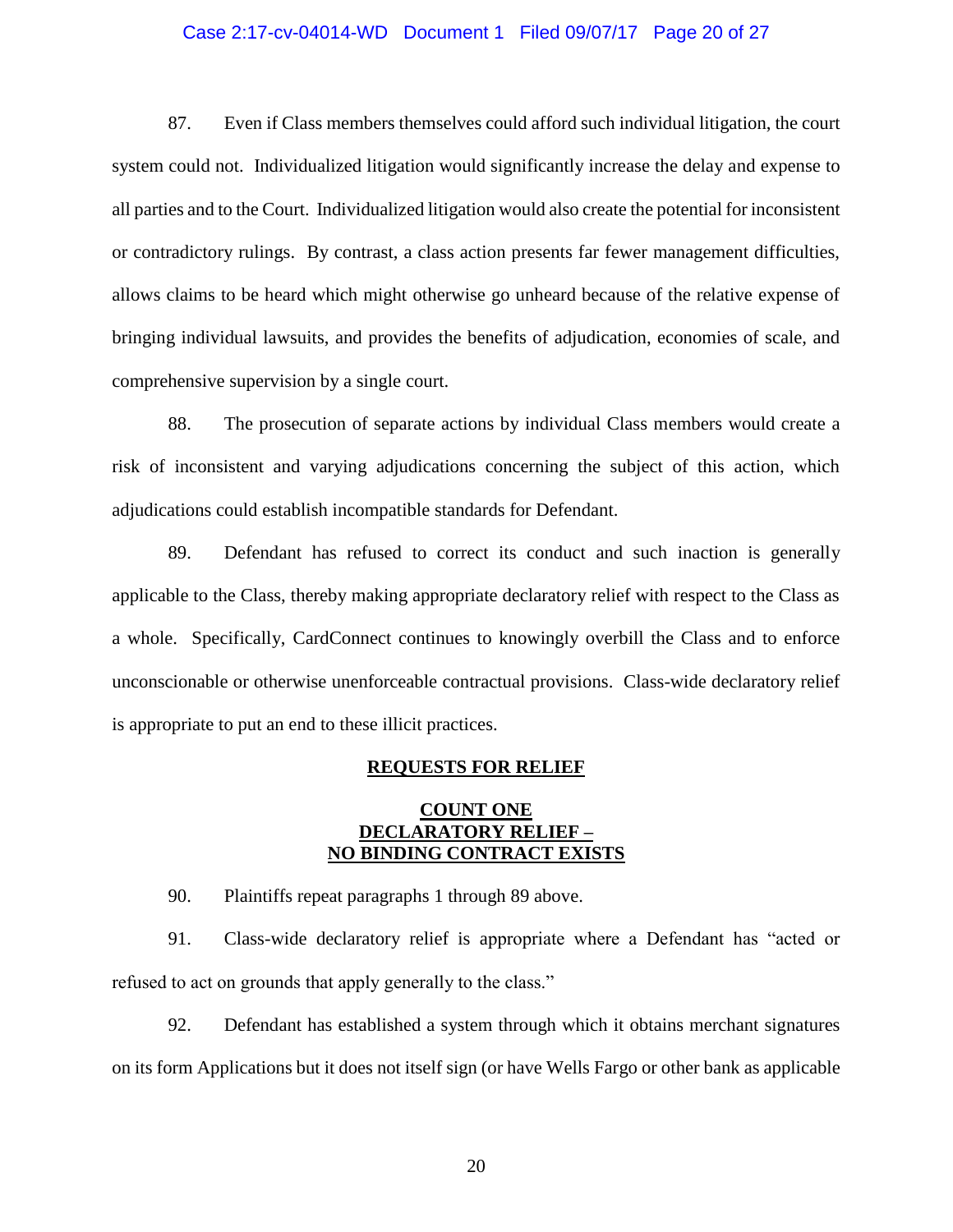## Case 2:17-cv-04014-WD Document 1 Filed 09/07/17 Page 21 of 27

sign) the contract. However, because the Application, Program Guide, and incorporated rules of the card associations require CardConnect and its member bank to both sign the Application before a contract can "take effect," no contractual relationship is ever actually formed between the parties. *E.g.*, *Franklin Interiors v. Wall of Fame Management Co.*, 511 A.2d 761, 762 (Pa. 1986) (if effectiveness of contract is "expressly conditioned upon the written approval" of a party and that party never signs, no enforceable contract exists).

93. The Court should declare that there is no binding, enforceable contract between CardConnect, on the one hand, and Plaintiffs and the Class members, on the other hand.

94. The Court should also declare that Plaintiffs and the Class members have not waived any rights to rely on the signature requirement. Further, for Class members who still process transactions through CardConnect, the Court should declare that CardConnect and Wells Fargo (or other bank as applicable) cannot now sign such contracts in an effort to make them effective.

95. Judicial declarations in this regard are necessary and appropriate so the parties may ascertain their rights, duties, and obligations with respect to one another.

## **COUNT TWO UNJUST ENRICHMENT**

96. Plaintiffs repeat paragraphs 1 through 89 above.

97. Plaintiffs assert a common law claim for unjust enrichment. Given the parties do not have an enforceable contractual relationship, unjust enrichment will dictate that Defendant disgorge all improperly assessed fees for merchant services.

98. As alleged herein, Plaintiffs and the Class members have conferred benefits on Defendant in the form of monies, and Defendant has appreciated such benefits.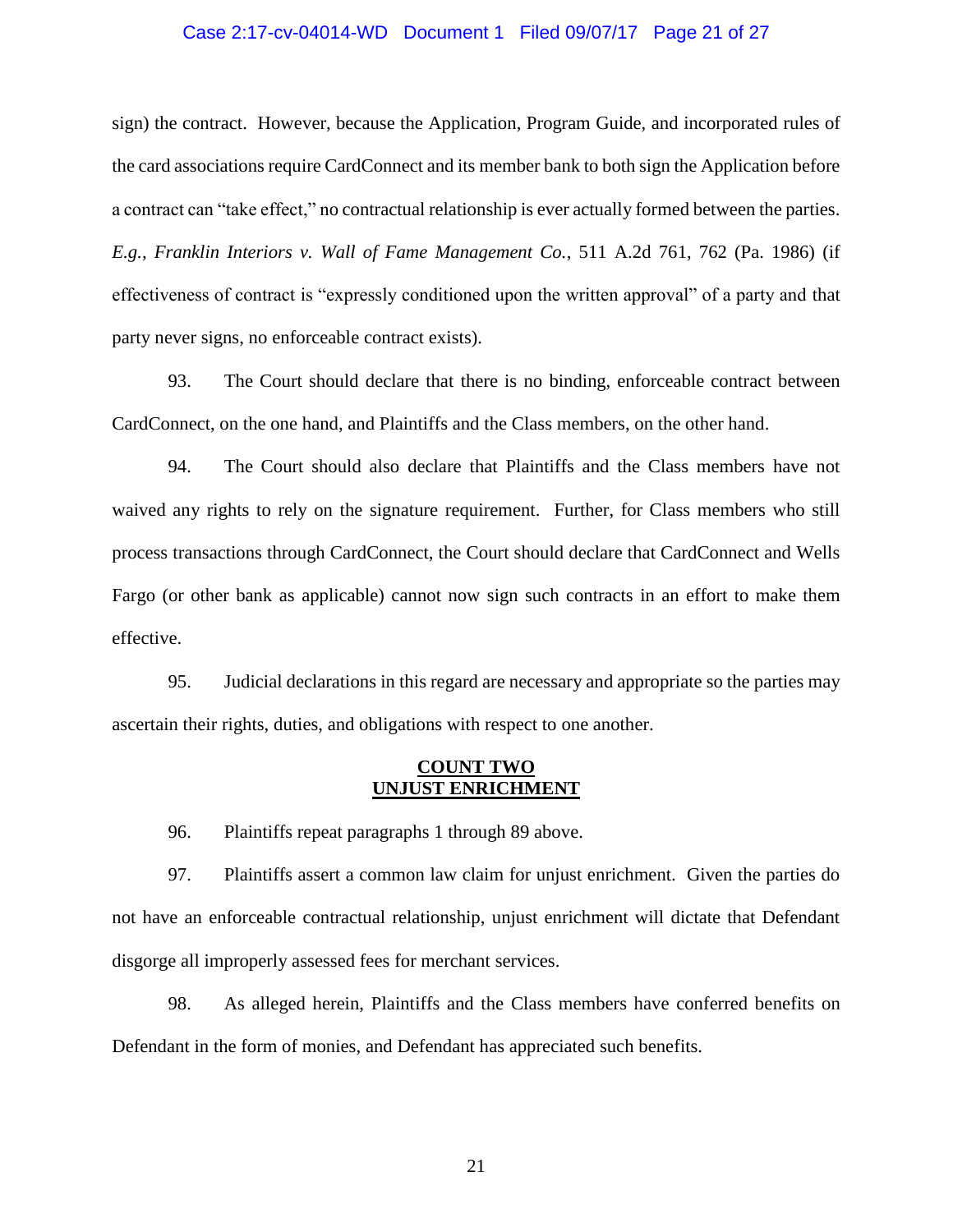## Case 2:17-cv-04014-WD Document 1 Filed 09/07/17 Page 22 of 27

99. However, acceptance and retention of such benefits would be unjust under these circumstances. Specifically, CardConnect and Plaintiffs and the Class members expressly negotiated the amount of fees CardConnect would charge for merchant services, yet CardConnect rountinely charged and seized more than such amounts. CardConnect did so, not because its costs increased, but merely to enrich itself at the expense of Plaintiffs and the Class members.

100. CardConnect seized such excessive amounts from the bank accounts of Plaintiffs and the Class members before it even provided them with billing statements itemizing the overcharges.

101. CardConnect also refuses to allow Plaintiffs and the members of the Class to avoid such overcharges unless they pay large early termination fees, which typically exceed the amounts of the overcharges.

102. It would be unjust, inequitable, and unconscionable under these circumstances for CardConnect to retain all amounts it has received from Plaintiffs and the Class that exceed the agreed-upon charges.

103. Plaintiffs and the other Class members are entitled to seek and do seek restitution from Defendant as well as an order from this Court requiring disgorgement of all profits, benefits, and other compensation obtained by Defendant by virtue of its wrongful conduct.

## **COUNT THREE BREACH OF CONTRACT INCLUDING BREACH OF THE COVENANT OF GOOD FAITH AND FAIR DEALING**

104. Plaintiffs repeat paragraphs 1 through 89 above.

105. This claim is brought in the alternative to Counts One and Two, *supra*. In the event the contract is found to be binding, the actions taken by CardConnect have materially violated the specific terms of such contracts. Further, Defendant has breached the contract by violating the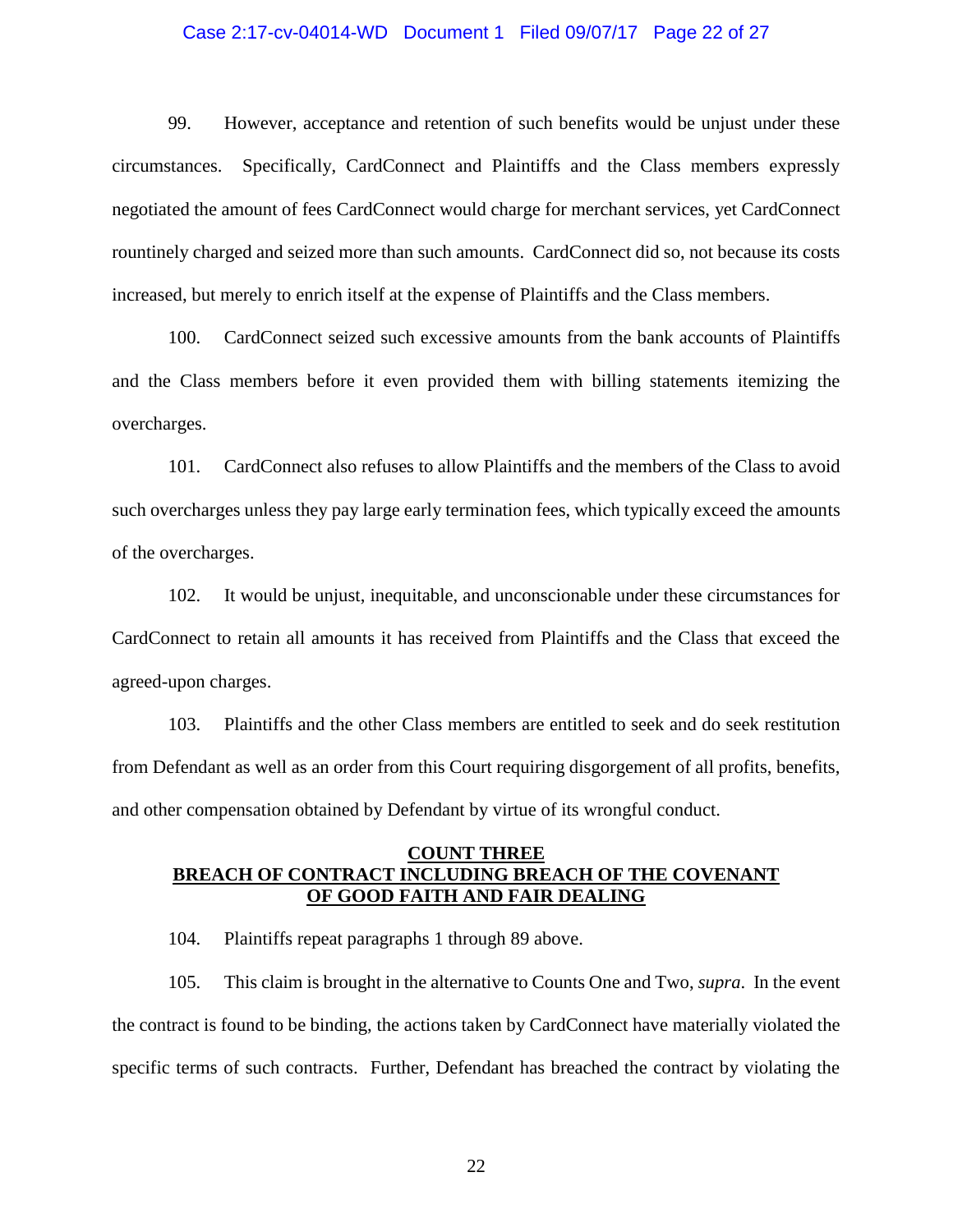### Case 2:17-cv-04014-WD Document 1 Filed 09/07/17 Page 23 of 27

covenant of good faith and fair dealing. CardConnect is liable for the losses of Plaintiffs and the Class that have resulted from its breaches of contract.

106. CardConnect violated the contract by assessing improper charges not provided for in the contract, to include improperly inflated charges, additional fees not even mentioned in the contract, charges for worthless services and charges which should have been waived, and by unilaterally marking up agreed-upon fees and charges without legal basis and without proper notice. Thus, CardConnect has materially breached the express terms of its own form contract.

107. Plaintiffs and the Class have performed all, or substantially all, of the obligations imposed on them under the contracts, or those obligations have been waived by CardConnect.

108. Plaintiffs and members of the Class sustained damages as a result of CardConnect's breaches of contract.

109. Given the contract's stipulation that Pennsylvania law applies, the elements of breach of contract are identical for all members of the Class.

110. Pennsylvania law also imposes upon each party to a contract the duty of good faith and fair dealing. Good faith and fair dealing, in connection with executing contracts and discharging performance and other duties according to their terms, means preserving the spirit – not merely the letter – of the bargain. Put differently, the parties to a contract are mutually obligated to comply with the substance of their contract in addition to its form. Evading the spirit of the bargain and abusing the power to specify terms constitute violations of good faith and fair dealing in the performance of contracts.

111. Subterfuge and evasion violate the obligation of good faith in performance even when an actor believes his conduct to be justified. A lack of good faith may be overt or may consist of inaction, and fair dealing may require more than honesty.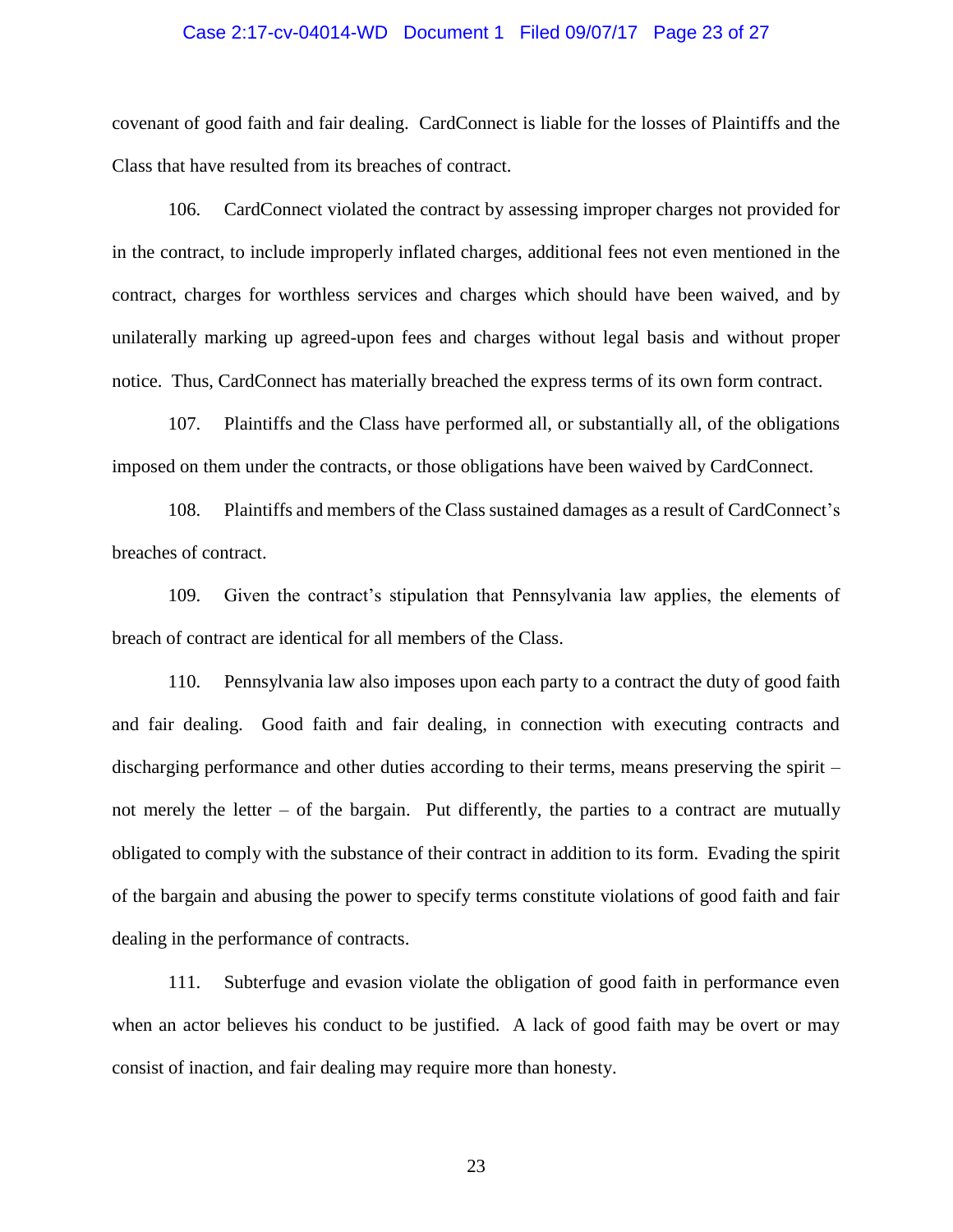## Case 2:17-cv-04014-WD Document 1 Filed 09/07/17 Page 24 of 27

112. By charging fees that are inconsistent with those laid out in the contract, including but not limited to, increasing the amounts of agreed-upon fees and imposing new categories of fees not referenced in the contract, CardConnect has violated the spirit of the contract and breached the covenant of good faith and fair dealing. Even if CardConnect believed that it had given itself contractual discretion to increase markups and fees, or add new fees, such discretion is constrained by good faith and fair dealing under Pennsylvania law and Defendant's actions do not comport with this duty.

113. Plaintiffs and the Class have performed all, or substantially all, of the obligations imposed on them under the contract. There is no excuse or defense for CardConnect's conduct under Pennsylvania law.

114. Plaintiffs and members of the Class sustained damages as a result of CardConnect's direct breaches of the contract and Defendant's breaches of the covenant of good faith and fair dealing. As such, all elements for a successful claim under Pennsylvania law have been satisfied.

## **COUNT FOUR DECLARATORY RELIEF – INVALIDITY OF CERTAIN CONTRACT TERMS**

115. Plaintiffs repeat paragraphs 1 through 89 above.

116. This Count is brought in the alternative to Counts One and Two, *supra*. If the Court determines that no effective contract was formed pursuant to Count One, it will not need to address this Count.

117. Class-wide declaratory relief is appropriate where a Defendant has "acted or refused to act on grounds that apply generally to the class."

118. Defendant has increased agreed-upon fees and rates and attempted to immunize itself from liability for its practices by burying provisions in the adhesive contract that purport to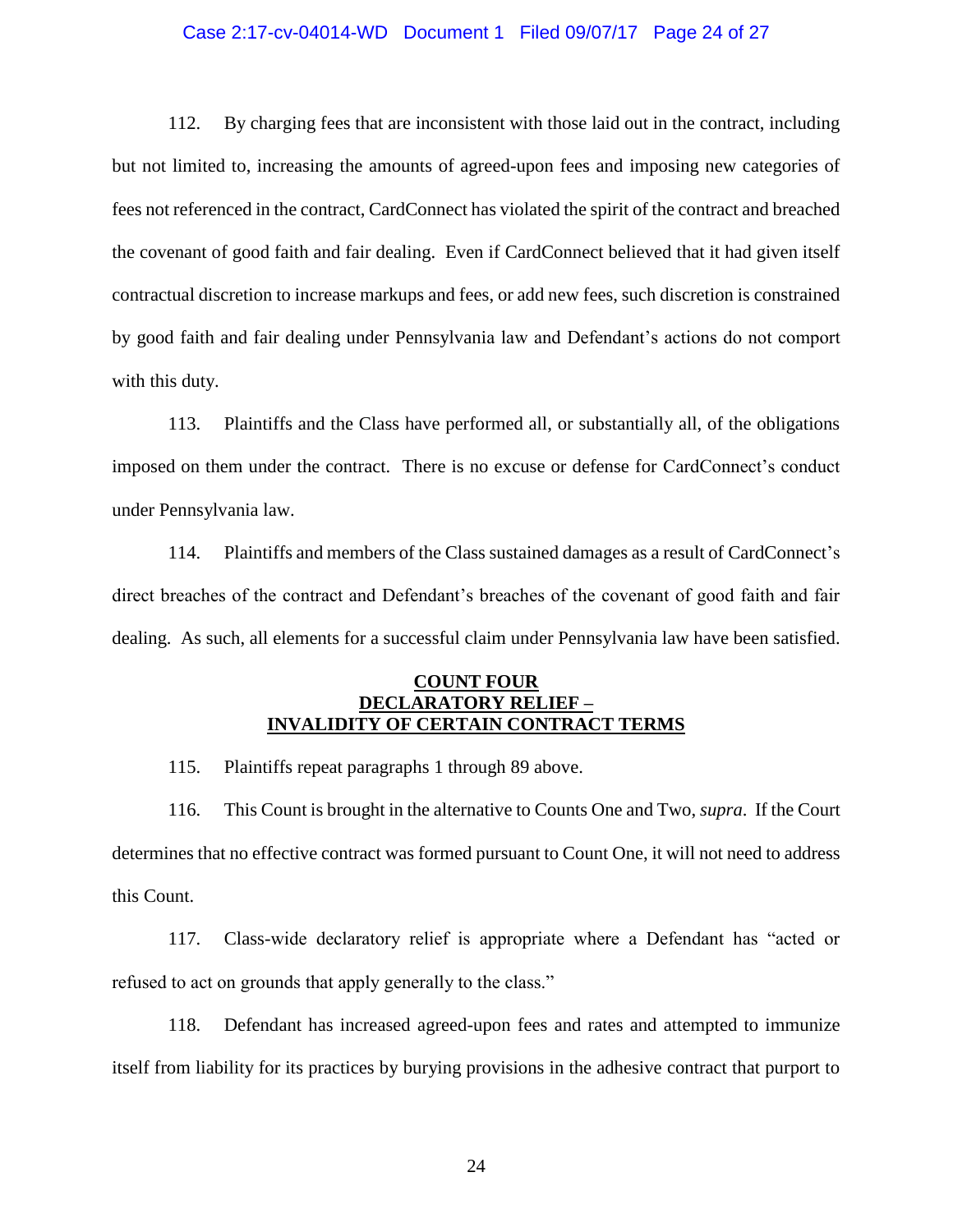#### Case 2:17-cv-04014-WD Document 1 Filed 09/07/17 Page 25 of 27

make it virtually impossible for merchants to obtain relief from Defendant's overbilling practices. These provisions include but are not limited to the following sections of the Program Guide: 19.4, 19.5, 19.10, 21.4, 21.5, 22.3, 24.2, 34.3, and 35.7.

119. Such provisions should be deemed unenforceable on multiple grounds.

120. For example, those provisions which give CardConnect unlimited discretion to make changes or amendments to the contract for any reason or no reason at all (*e.g.*, Program Guide, §§ 19.4, 19.5, 35.7) render the contract illusory and lacking in mutuality.

121. Moreover, these provisions and all others which Defendant has imposed to exculpate itself from liability are procedurally and substantively unconscionable.

122. Such provisions are procedurally unconscionable because Defendant is a publiclytraded company worth hundreds of millions of dollars and Plaintiffs and the Class members are small businesses and individual guarantors. Plaintiffs and the Class members must accept debit and credit cards to make their businesses competitive in the marketplace and thus require merchant services. They are thus at the mercy of companies such as Defendant that provide such services. Indeed, as Defendant has acknowledged in its motion to dismiss the *Kao* case, such one-sided exculpatory clauses are "common" and "standard" in the industry (*see Kao*, Dkt. No. 11, p. 22), thus proving that Plaintiffs and the Class members lack any meaningful way to avoid them.

123. Moreover, these take-it-or-leave-it provisions are buried in the Program Guide which consists of small, non-descript font occupying *44 single-spaced pages*. The subject provisions are set forth in thick, densely-worded paragraphs and are not prominently distinguished in any manner from other contractual terms. *Id.* To say, the provisions at issue are inconspicuous and difficult to comprehend is an understatement. Indeed, the manner in which the clauses were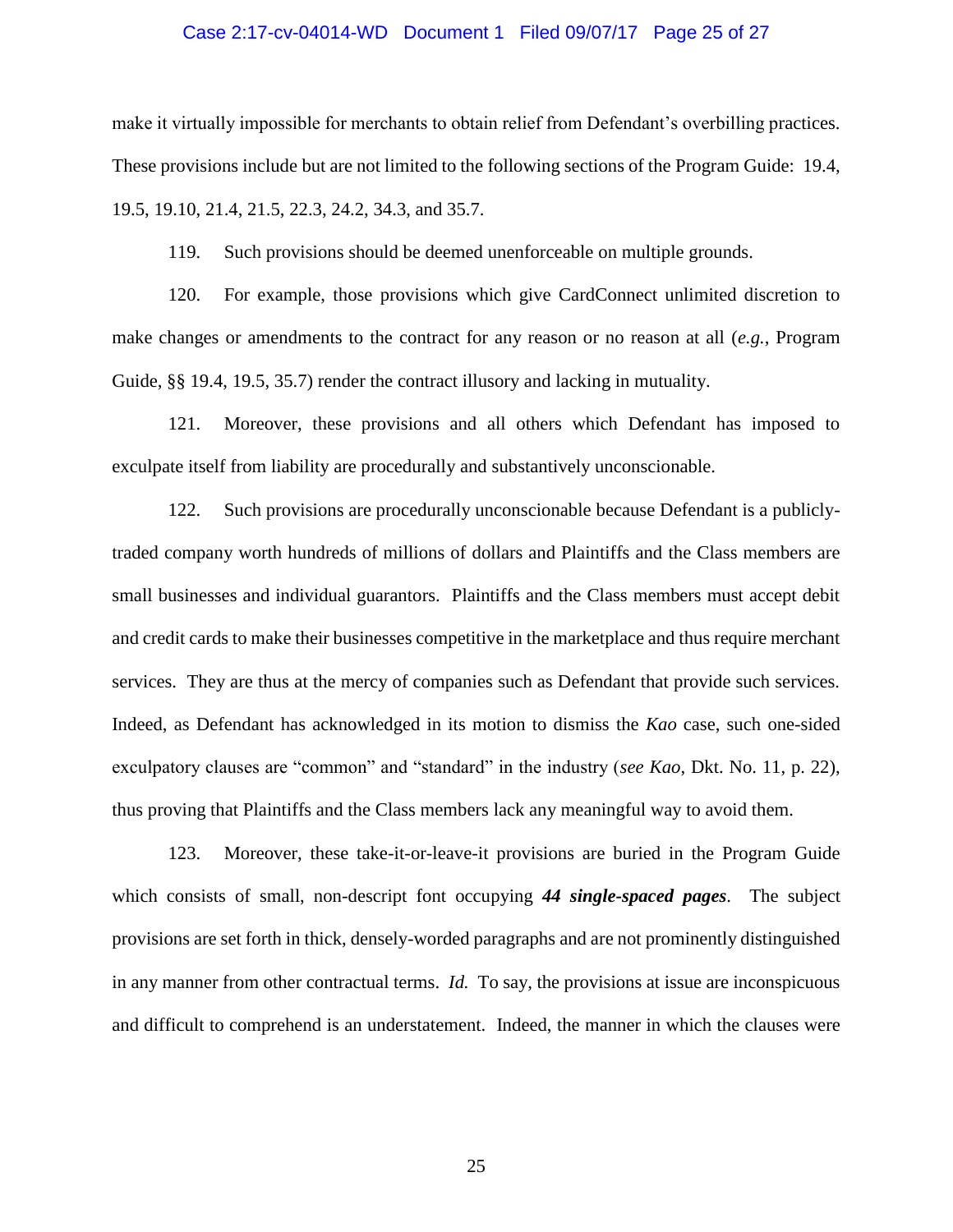## Case 2:17-cv-04014-WD Document 1 Filed 09/07/17 Page 26 of 27

formatted and presented to Plaintiffs and the Class members has the effect of garnering no attention.

124. Moreover, the provisions are also substantively unconscionable because they are unreasonably favorable to CardConnect. Indeed, because the provisions are included within the adhesive Program Guide, which by its own terms was not negotiable, substantive unconscionability is clear.

125. Thus, a judicial declaration is necessary and appropriate so the parties may ascertain their rights, duties, and obligations with respect to these provisions.

126. The Court should use its equitable powers to declare these provisions to be unenforceable and enjoin their enforcement.

**WHEREFORE**, Plaintiffs, on behalf of themselves and the proposed Class, demand a jury trial on all claims so triable and judgment:

1. Certifying this case as a class action pursuant to Federal Rule 23;

2. Awarding declaratory relief as requested herein;

3. Awarding restitution of all improper fees and charges paid to Defendant by Plaintiffs and the Class as a result of the wrongs alleged herein in an amount to be determined at trial;

4. Compelling disgorgement of the ill-gotten gains derived by Defendant from its misconduct;

5. Awarding actual damages in an amount according to proof;

6. Awarding compensatory, general, nominal, and punitive and exemplary damages, as allowed by law;

7. Awarding pre-judgment interest at the maximum rate permitted by applicable law;